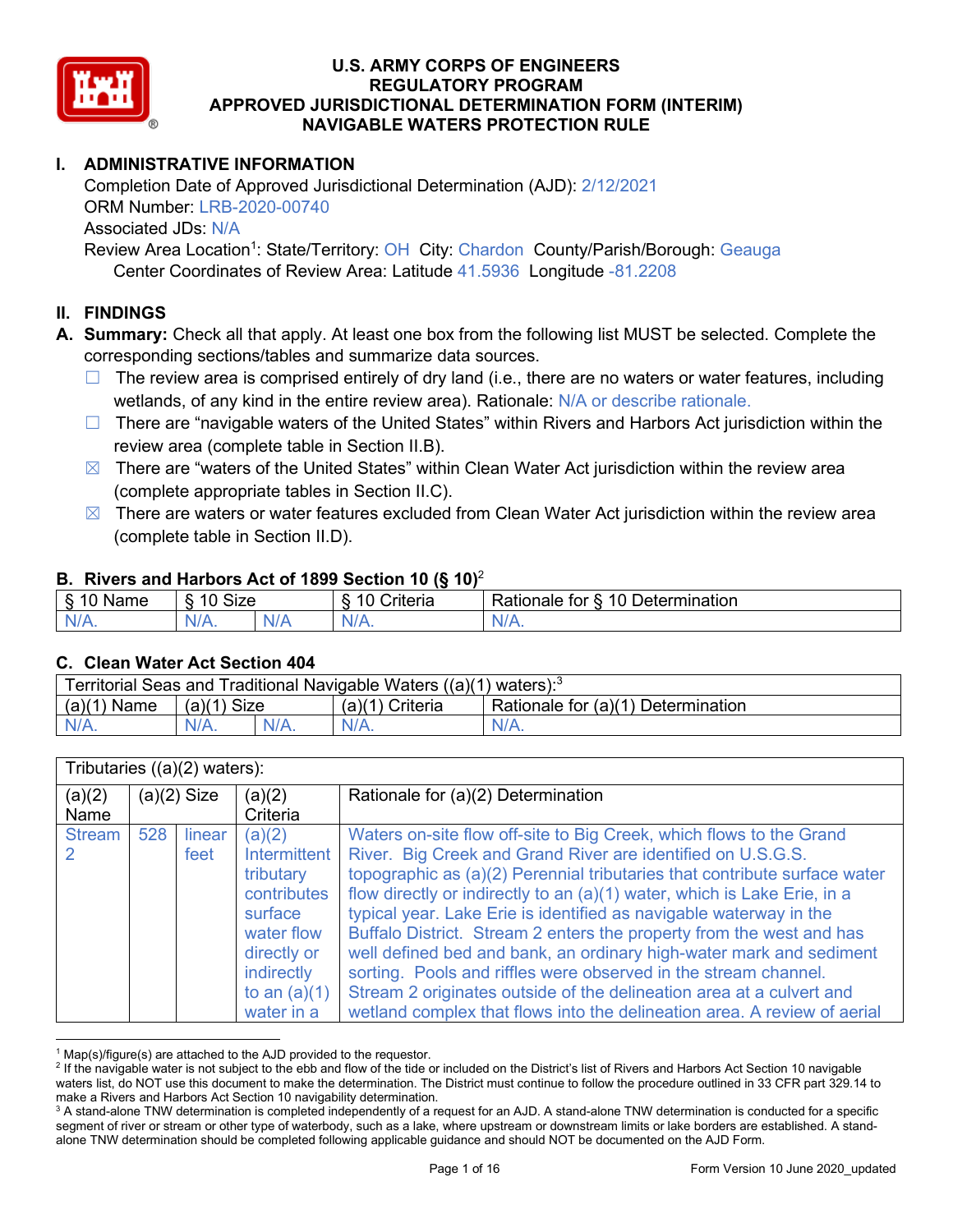

|                                 | Tributaries $((a)(2)$ waters): |                |                                                                                                                                                                  |                                                                                                                                                                                                                                                                                                                                                                                                                                                                                                                                                                                                                                                                                                                                                                                                                                                                                                                                                                                                                                                                                                                                                                                                                                                                                                                                                                                                                                                                                                                                                                                                                                                                                                                                                                                                                                                                         |  |  |  |
|---------------------------------|--------------------------------|----------------|------------------------------------------------------------------------------------------------------------------------------------------------------------------|-------------------------------------------------------------------------------------------------------------------------------------------------------------------------------------------------------------------------------------------------------------------------------------------------------------------------------------------------------------------------------------------------------------------------------------------------------------------------------------------------------------------------------------------------------------------------------------------------------------------------------------------------------------------------------------------------------------------------------------------------------------------------------------------------------------------------------------------------------------------------------------------------------------------------------------------------------------------------------------------------------------------------------------------------------------------------------------------------------------------------------------------------------------------------------------------------------------------------------------------------------------------------------------------------------------------------------------------------------------------------------------------------------------------------------------------------------------------------------------------------------------------------------------------------------------------------------------------------------------------------------------------------------------------------------------------------------------------------------------------------------------------------------------------------------------------------------------------------------------------------|--|--|--|
| (a)(2)<br>Name                  |                                | $(a)(2)$ Size  | (a)(2)<br>Criteria                                                                                                                                               | Rationale for (a)(2) Determination                                                                                                                                                                                                                                                                                                                                                                                                                                                                                                                                                                                                                                                                                                                                                                                                                                                                                                                                                                                                                                                                                                                                                                                                                                                                                                                                                                                                                                                                                                                                                                                                                                                                                                                                                                                                                                      |  |  |  |
|                                 |                                |                | typical<br>year.                                                                                                                                                 | imagery shows that an upstream, offsite wetland provides a source of<br>water to Stream 2. Photos taken on the day of the delineation,<br>4/8/2020 show water in the stream channel. On the day of the Corps<br>site visit, 8/25/2020, only pools of water were observed in the stream<br>channel. A review of aerial imagery ConnectExplore 4/2/2018,<br>2/4/2013, 4/8/2013, 4/5/2010 and Geauga County GIS 2017, 2013,<br>2010, 2008 consistenly shows water flowing in the upstream segment<br>of Stream 2. A typical year's assessment was performed and an<br>Antecedent Precipitation Condition (APC) calculation was completed<br>for the dates noted above. The date of the site visit was conducted in<br>the dry season during normal precipitation conditions. The remainder<br>of the dates assessed fell within the wet season during normal or<br>wetter than normal preciptation conditions. This indicates that the<br>stream flow observed on the dates considered for this analysis would<br>be typical for the upper segment of Stream 2. See Section III.B for a<br>discussion of the results of the typical year's assessment. Based upon<br>a review of available information, it has been determined that the upper<br>segment of Stream 2 within the delineation area has intermittent flow<br>and is an (a)(2) intermittent tributary that contributes surface water<br>directly or indirectly to an (a)(1) water in a typical year.                                                                                                                                                                                                                                                                                                                                                                                                           |  |  |  |
| <b>Stream</b><br>$\overline{2}$ | 634                            | linear<br>feet | (a)(2)<br>Perennial<br>tributary<br>contributes<br>surface<br>water flow<br>directly or<br><b>indirectly</b><br>to an $(a)(1)$<br>water in a<br>typical<br>year. | Waters on-site flow off-site to Big Creek, which flows to the Grand<br>River. Big Creek and Grand River are identified on U.S.G.S.<br>topographic as (a)(2) Perennial tributaries that contribute surface water<br>flow directly or indirectly to an (a)(1) water, which is Lake Erie, in a<br>typical year. Lake Erie is identified as navigable waterway in the<br>Buffalo District. The lower portion of Stream 2 has a well-defined bed<br>and bank, an ordinary high-water mark and sediment sorting. Pools and<br>riffles were observed in the stream channel. The flow of water in<br>Stream 2 increases where it flows into Wetland C. Photos taken on the<br>day of the delineation 4/8/2020 show water in the stream channel. On<br>the day of the Corps site visit, 8/25/2020, water was observed flowing in<br>the stream channel. A review of aerial imagery from ConnectExplore<br>4/2/2018, 2/4/2013, 4/8/2013, 4/5/2010 and Geauga County GIS 2017,<br>2013, 2010, 2008 show that water is consistently flowing in this<br>segment of the stream channel. A typical year's assessment was<br>performed, and an Antecedent Precipitation Condition (APC) calculation<br>was completed for the dates noted above. The date of the site visit was<br>conducted in the dry season during normal precipitation conditions.<br>The remainder of the dates assessed fell within the wet season during<br>normal or wetter than normal precipitation conditions. This indicates<br>that the stream flow observed on the dates considered for this analysis<br>would be typical for the lower portion of Stream 2. See Section III.B for<br>a discussion of the results of the typical years assessment. Based<br>upon a review of available information, it has been determined that the<br>lower segment of Stream 2 has perennial flow within the delineation |  |  |  |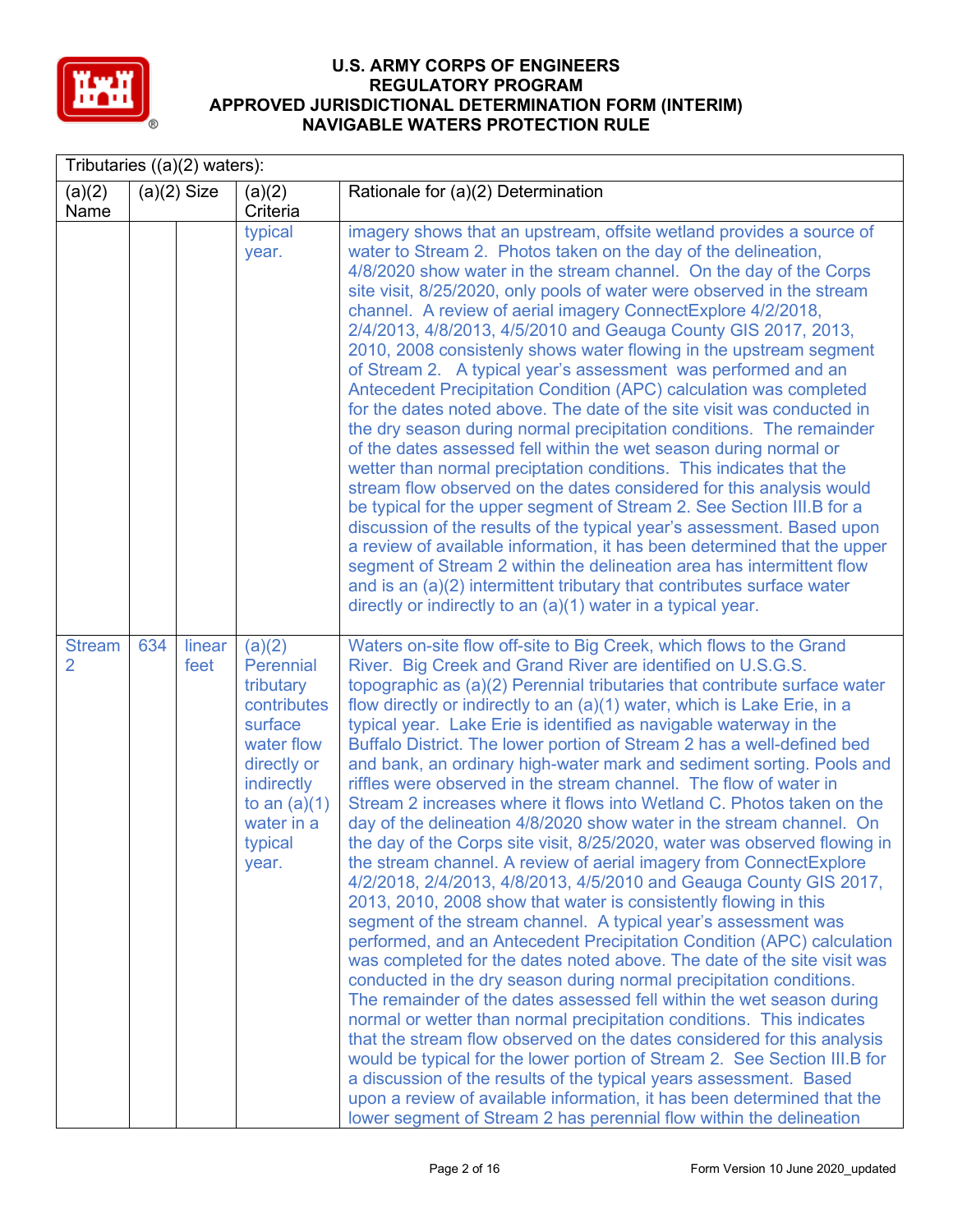

|                    | Tributaries $((a)(2)$ waters): |                |                                                                                                                                                              |                                                                                                                                                                                                                                                                                                                                                                                                                                                                                                                                                                                                                                                                                                                                                                                                                                                                                                                                                                                                                                                                                                                                                                                                                                                                                                                                                                                                                                                                                                                                                                                                                                                                                                                                                                                                                                                                                                                   |  |  |  |
|--------------------|--------------------------------|----------------|--------------------------------------------------------------------------------------------------------------------------------------------------------------|-------------------------------------------------------------------------------------------------------------------------------------------------------------------------------------------------------------------------------------------------------------------------------------------------------------------------------------------------------------------------------------------------------------------------------------------------------------------------------------------------------------------------------------------------------------------------------------------------------------------------------------------------------------------------------------------------------------------------------------------------------------------------------------------------------------------------------------------------------------------------------------------------------------------------------------------------------------------------------------------------------------------------------------------------------------------------------------------------------------------------------------------------------------------------------------------------------------------------------------------------------------------------------------------------------------------------------------------------------------------------------------------------------------------------------------------------------------------------------------------------------------------------------------------------------------------------------------------------------------------------------------------------------------------------------------------------------------------------------------------------------------------------------------------------------------------------------------------------------------------------------------------------------------------|--|--|--|
| (a)(2)<br>Name     |                                | $(a)(2)$ Size  | (a)(2)<br>Criteria                                                                                                                                           | Rationale for (a)(2) Determination                                                                                                                                                                                                                                                                                                                                                                                                                                                                                                                                                                                                                                                                                                                                                                                                                                                                                                                                                                                                                                                                                                                                                                                                                                                                                                                                                                                                                                                                                                                                                                                                                                                                                                                                                                                                                                                                                |  |  |  |
|                    |                                |                |                                                                                                                                                              | area and is an (a)(2) perennial tributary that contributes surface water                                                                                                                                                                                                                                                                                                                                                                                                                                                                                                                                                                                                                                                                                                                                                                                                                                                                                                                                                                                                                                                                                                                                                                                                                                                                                                                                                                                                                                                                                                                                                                                                                                                                                                                                                                                                                                          |  |  |  |
| <b>Stream</b>      | 195                            | linear         | (a)(2)                                                                                                                                                       | directly or indirectly to an (a)(1) water in a typical year.<br>Waters on-site flow off-site to Big Creek, which flows to the Grand                                                                                                                                                                                                                                                                                                                                                                                                                                                                                                                                                                                                                                                                                                                                                                                                                                                                                                                                                                                                                                                                                                                                                                                                                                                                                                                                                                                                                                                                                                                                                                                                                                                                                                                                                                               |  |  |  |
| 3                  |                                | feet           | Perennial<br>tributary<br>contributes<br>surface<br>water flow<br>directly or<br>indirectly<br>to an $(a)(1)$<br>water in a<br>typical<br>year.              | River. Big Creek and Grand River are identified on U.S.G.S.<br>topographic as (a)(2) Perennial tributaries that contribute surface water<br>flow directly or indirectly to an (a)(1) water, which is Lake Erie, in a<br>typical year. Lake Erie is identified as navigable waterway in the<br>Buffalo District. Stream 3 has a well-defined bed and bank, an ordinary<br>high-water mark and sediment sorting. Pools and riffles were observed<br>in the stream channel. Stream 3 originates off-site to the west of the<br>delineation area at a large wetland complex. Photos taken on the day of<br>the delineation, 4/8/2020 shows water in the stream channel. On the<br>day of the Corps site visit, 8/25/2020, water was observed flowing in the<br>stream channel. A review of aerial imagery ConnectExplore 4/2/2018,<br>2/4/2013, 4/8/2013, 4/5/2010 and Geauga County GIS 2017, 2013,<br>2010, 2008 show that water is consistently flowing in this segment of<br>the stream channel. A typical year's assessment was performed, and<br>an Antecedent Precipitation Condition (APC) calculation was completed<br>for the dates noted above. The date of the site visit was conducted in<br>the dry season during normal precipitation conditions. The remainder of<br>the dates assessed fell within the wet season during normal or wetter<br>than normal precipitation conditions. This indicates that the stream flow<br>observed on the date of the site visit would be typical for lower segment<br>of perennial Stream 3. See Section III.B for a discussion of the results<br>of the typical years assessment. Based upon a review of available<br>information, it has been determined that Stream 3 within the delineation<br>area has perennial flow and is an $(a)(2)$ perennial tributary that<br>contributes surface water directly or indirectly to an (a)(1) water in a<br>typical year. |  |  |  |
| <b>Stream</b><br>4 | 777                            | linear<br>feet | (a)(2)<br>Intermittent<br>tributary<br>contributes<br>surface<br>water flow<br>directly or<br>indirectly<br>to an $(a)(1)$<br>water in a<br>typical<br>year. | Waters on-site flow off-site to Big Creek, which flows to the Grand<br>River. Big Creek and Grand River are identified on U.S.G.S.<br>topographic as (a)(2) Perennial tributaries that contribute surface water<br>flow directly or indirectly to an (a)(1) water, which is Lake Erie, in a<br>typical year. Lake Erie is identified as navigable waterway in the<br>Buffalo District. Stream 4 has a well defined bed and bank, an ordinary<br>high water mark and sediment sorting. Pool and riffle development was<br>observed in the stream channel. Stream 4 orginates at Wetland D which<br>is 2.55 acres. Wetland D directly abuts Stream 4. Photos taken on the<br>day of the delineation, 4/8/2020 show water in the stream channel. On<br>the day of the Corps site visit, 8/25/2020, a moist stream channel was<br>observed. A review of aerial imagery ConnectExplore 4/2/2018,<br>2/4/2013, 4/8/2013, 4/5/2010 and Geauga County GIS 2017, 2013,<br>2010, 2008 show consitent water in this segment of the stream channel.<br>A review of multiple aerial images also show inundation and saturation<br>in Wetland D and that Wetland D provides water to Stream 4 for more                                                                                                                                                                                                                                                                                                                                                                                                                                                                                                                                                                                                                                                                                                                          |  |  |  |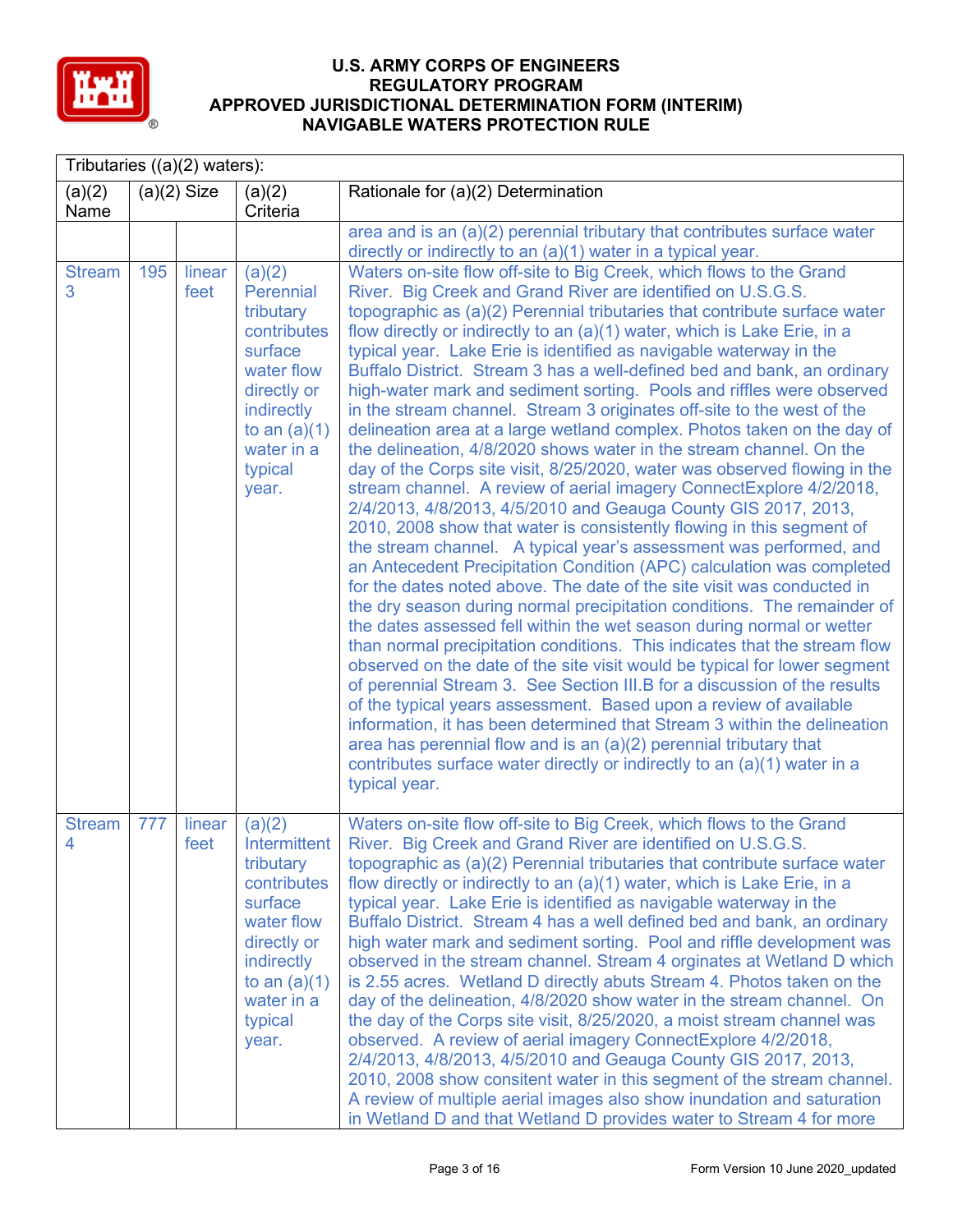

|                    | Tributaries $((a)(2)$ waters): |                |                                                                                                                                                              |                                                                                                                                                                                                                                                                                                                                                                                                                                                                                                                                                                                                                                                                                                                                                                                                                                                                                                                                                                                                                                                                                                                                                                                                                                                                                                                                                                                                                                                                                                                                                                                                                                                                                                                                                                                                                                                                                                                                                                                                                                                                                                                                                                                                                                                                                                                                              |  |  |
|--------------------|--------------------------------|----------------|--------------------------------------------------------------------------------------------------------------------------------------------------------------|----------------------------------------------------------------------------------------------------------------------------------------------------------------------------------------------------------------------------------------------------------------------------------------------------------------------------------------------------------------------------------------------------------------------------------------------------------------------------------------------------------------------------------------------------------------------------------------------------------------------------------------------------------------------------------------------------------------------------------------------------------------------------------------------------------------------------------------------------------------------------------------------------------------------------------------------------------------------------------------------------------------------------------------------------------------------------------------------------------------------------------------------------------------------------------------------------------------------------------------------------------------------------------------------------------------------------------------------------------------------------------------------------------------------------------------------------------------------------------------------------------------------------------------------------------------------------------------------------------------------------------------------------------------------------------------------------------------------------------------------------------------------------------------------------------------------------------------------------------------------------------------------------------------------------------------------------------------------------------------------------------------------------------------------------------------------------------------------------------------------------------------------------------------------------------------------------------------------------------------------------------------------------------------------------------------------------------------------|--|--|
| (a)(2)<br>Name     |                                | $(a)(2)$ Size  | (a)(2)<br>Criteria                                                                                                                                           | Rationale for (a)(2) Determination                                                                                                                                                                                                                                                                                                                                                                                                                                                                                                                                                                                                                                                                                                                                                                                                                                                                                                                                                                                                                                                                                                                                                                                                                                                                                                                                                                                                                                                                                                                                                                                                                                                                                                                                                                                                                                                                                                                                                                                                                                                                                                                                                                                                                                                                                                           |  |  |
|                    |                                |                |                                                                                                                                                              | than a response to precipitation events in a typical year. A typical year's<br>assessment was performed and an Antecedent Precipitation Condition<br>(APC) calculation was completed for the dates noted above. The date<br>of the site visit was conducted in the dry season during normal<br>precipitation conditions. The remainder of the dates assessed fell<br>within the wet season during normal or wetter than normal preciptation<br>conditions. This indicates that the stream flow observed on the dates<br>considered for this analysis would be typical for Stream 4. See Section<br>III.B for a discussion of the results of the typical year's assessment.<br>Based upon a review of available information, it has been determined<br>that Stream 4 has intermittent flow and is an $(a)(2)$ intermittent tributary<br>that contributes surface water directly or indirectly to an (a)(1) water in a<br>typical year.                                                                                                                                                                                                                                                                                                                                                                                                                                                                                                                                                                                                                                                                                                                                                                                                                                                                                                                                                                                                                                                                                                                                                                                                                                                                                                                                                                                                        |  |  |
| <b>Stream</b><br>5 | 161                            | linear<br>feet | (a)(2)<br>Intermittent<br>tributary<br>contributes<br>surface<br>water flow<br>directly or<br>indirectly<br>to an $(a)(1)$<br>water in a<br>typical<br>year. | Waters on-site flow off-site to Big Creek, which flows to the Grand<br>River. Big Creek and Grand River are identified on U.S.G.S.<br>topographic as (a)(2) Perennial tributaries that contribute surface water<br>flow directly or indirectly to an (a)(1) water, which is Lake Erie, in a<br>typical year. Lake Erie is identified as navigable waterway in the<br>Buffalo District. Stream 5 has a well-defined bed and bank, an ordinary<br>high-water mark and sediment sorting. Pool and riffle development<br>were observed in the stream channel. Stream 5 originates off-site at a<br>large wetland complex just outside of the delineation area. This<br>wetland contributes water to Stream 5 for more than a response to<br>precipitation events in a typical year. An improved paved bike trail was<br>constructed between 2014 and 2015 (Google Earth Pro) through the<br>wetland. ConnectExplore (4/02/2018) shows two areas where water<br>flows from the off-site wetland under the paved bike path through<br>culverts into Stream 5. Photos taken on the day of the delineation,<br>4/8/2020 shows water in the stream channel. On the day of the Corps<br>site visit, 8/25/2020, a moist stream channel was observed. A review of<br>aerial imagery ConnectExplore 4/2/2018, 2/4/2013, 4/8/2013, 4/5/2010<br>and Geauga County GIS 2017, 2013, 2010, 2008 show water in this<br>segment of the stream channel. A typical year's assessment was<br>performed, and an Antecedent Precipitation Condition (APC) calculation<br>was completed for the dates noted above. The date of the site visit was<br>conducted in the dry season during normal precipitation conditions.<br>The remainder of the dates assessed fell within the wet season during<br>normal or wetter than normal precipitation conditions. This indicates<br>that the stream flow observed on the dates considered for this analysis<br>would be typical for Stream 5. See Section III.B for a discussion of the<br>results of the typical years assessment. Based upon a review of<br>available information, it has been determined that Stream 5 within the<br>delineation area has intermittent flow and is an $(a)(2)$ intermittent<br>tributary that contributes surface water directly or indirectly to an $(a)(1)$<br>water in a typical year. |  |  |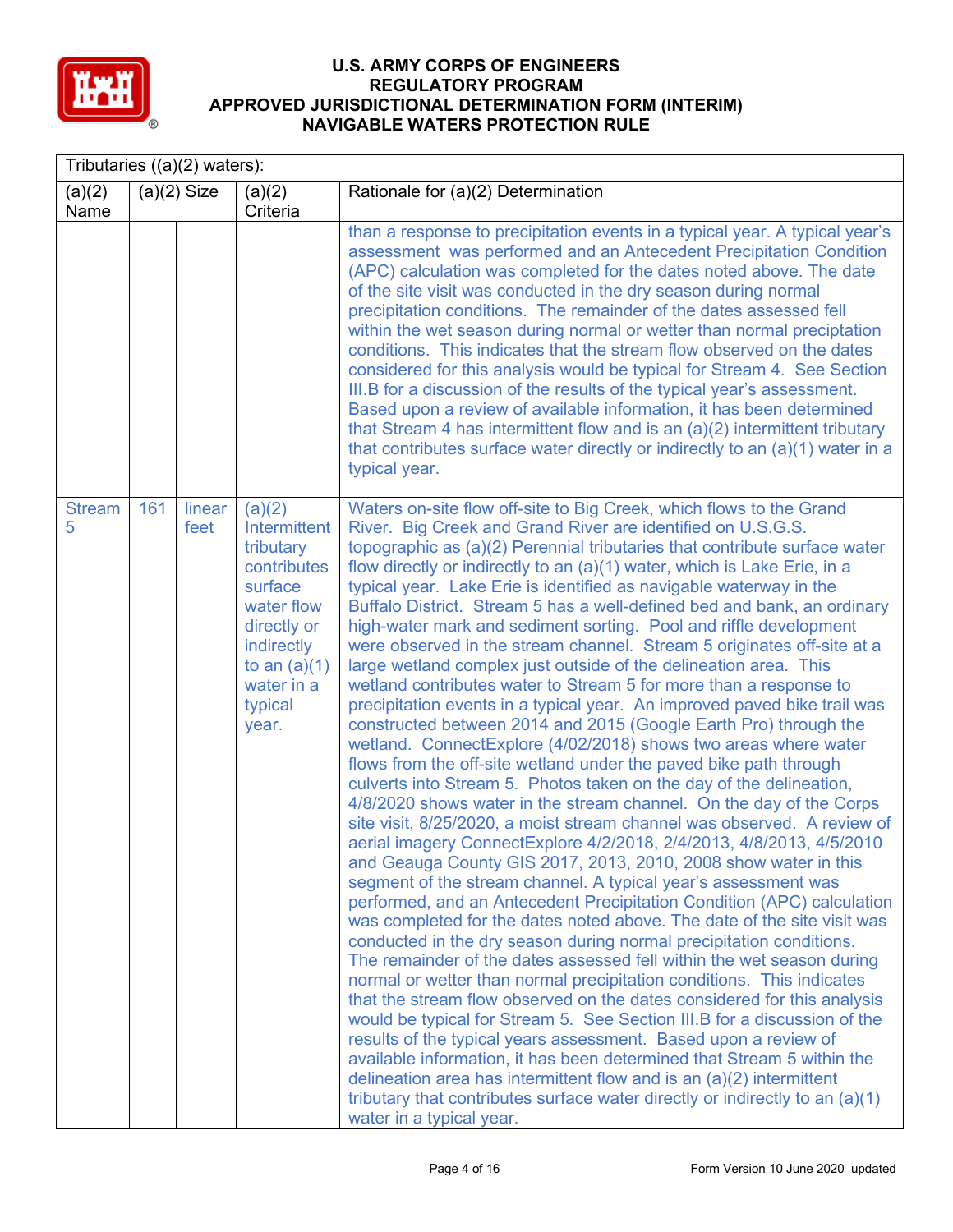

|                    | Tributaries $((a)(2)$ waters): |                |                                                                                                                                                           |                                                                                                                                                                                                                                                                                                                                                                                                                                                                                                                                                                                                                                                                                                                                                                                                                                                                                                                                                                                                                                                                                                                                                                                                                                                                                                                                                                                                                                                                                                                                                                                                                                                                                                                                                                                                                                                                                                                                                          |  |  |
|--------------------|--------------------------------|----------------|-----------------------------------------------------------------------------------------------------------------------------------------------------------|----------------------------------------------------------------------------------------------------------------------------------------------------------------------------------------------------------------------------------------------------------------------------------------------------------------------------------------------------------------------------------------------------------------------------------------------------------------------------------------------------------------------------------------------------------------------------------------------------------------------------------------------------------------------------------------------------------------------------------------------------------------------------------------------------------------------------------------------------------------------------------------------------------------------------------------------------------------------------------------------------------------------------------------------------------------------------------------------------------------------------------------------------------------------------------------------------------------------------------------------------------------------------------------------------------------------------------------------------------------------------------------------------------------------------------------------------------------------------------------------------------------------------------------------------------------------------------------------------------------------------------------------------------------------------------------------------------------------------------------------------------------------------------------------------------------------------------------------------------------------------------------------------------------------------------------------------------|--|--|
| (a)(2)<br>Name     |                                | $(a)(2)$ Size  | (a)(2)<br>Criteria                                                                                                                                        | Rationale for (a)(2) Determination                                                                                                                                                                                                                                                                                                                                                                                                                                                                                                                                                                                                                                                                                                                                                                                                                                                                                                                                                                                                                                                                                                                                                                                                                                                                                                                                                                                                                                                                                                                                                                                                                                                                                                                                                                                                                                                                                                                       |  |  |
|                    |                                |                |                                                                                                                                                           |                                                                                                                                                                                                                                                                                                                                                                                                                                                                                                                                                                                                                                                                                                                                                                                                                                                                                                                                                                                                                                                                                                                                                                                                                                                                                                                                                                                                                                                                                                                                                                                                                                                                                                                                                                                                                                                                                                                                                          |  |  |
| <b>Stream</b><br>6 | 340                            | linear<br>feet | (a)(2)<br>Perennial<br>tributary<br>contributes<br>surface<br>water flow<br>directly or<br>indirectly<br>to an $(a)(1)$<br>water in a<br>typical<br>year. | Waters on-site flow off-site to Big Creek, which flows to the Grand<br>River. Big Creek and Grand River are identified on U.S.G.S.<br>topographic as (a)(2) Perennial tributaries that contribute surface water<br>flow directly or indirectly to an (a)(1) water, which is Lake Erie, in a<br>typical year. Lake Erie is identified as navigable waterway in the Buffalo<br>District. Stream 6 has a well defined bed and bank, an ordinary high-<br>water mark and sediment sorting. Pools and riffles were observed in the<br>stream channel. Stream 6 originates off-site to the west at a large<br>wetland complex and is a downstream segment of Stream 3. Photos<br>taken on the day of the delineation, 4/8/2020 shows water in the stream<br>channel. On the day of the Corps site visit, 8/25/2020, water was<br>observed flowing in the stream channel. A review of aerial imagery<br>ConnectExplore 4/2/2018, 2/4/2013, 4/8/2013, 4/5/2010 and Geauga<br>County GIS 2017, 2013, 2010, 2008 show water in this segment of the<br>stream channel. A typical year's assessment was performed, and an<br>Antecedent Precipitation Condition (APC) calculation was completed for<br>the dates noted above. The date of the site visit was conducted in the<br>dry season during normal precipitation conditions. The remainder of the<br>dates assessed fell within the wet season during normal or wetter than<br>normal precipitation conditions. This indicates that the stream flow<br>observed on the dates considered for this analysis would be typical for<br>Stream 6. See Section III.B for a discussion of the results of the typical<br>years assessment. Based upon a review of available information, it has<br>been determined that Stream 6 within the delineation area has<br>perennial flow and is an (a)(2) perennial tributary that contributes<br>surface water directly or indirectly to an (a)(1) water in a typical year. |  |  |
| <b>Stream</b><br>8 | 812                            | linear<br>feet | (a)(2)<br>Perennial<br>tributary<br>contributes<br>surface<br>water flow<br>directly or<br>indirectly<br>to an $(a)(1)$<br>water in a<br>typical<br>year. | Waters on-site flow off-site to Big Creek, which flows to the Grand<br>River. Big Creek and Grand River are identified on U.S.G.S.<br>topographic as (a)(2) Perennial tributaries that contribute surface water<br>flow directly or indirectly to an (a)(1) water, which is Lake Erie, in a<br>typical year. Lake Erie is identified as navigable waterway in the<br>Buffalo District. Stream 8 has a well defined bed and bank, an ordinary<br>high-water mark, and sediment sorting. Pools and riffles were observed<br>in the stream channel. Stream 8 originates off-site and is depicted as<br>perennial stream on USGS topographic maps. Photographs taken on<br>the day of the delineation, 4/8/2020 shows water in the stream channel.<br>During the date of the Corps site visit on 8/25/2020, Stream 8 had water<br>flow and fishes were observed swimming in the deeper pools. A review<br>of aerial imagery ConnectExplore 4/2/2018, 2/4/2013, 4/8/2013,<br>4/5/2010 and Geauga County GIS 2017, 2013, 2010, 2008 show that<br>water in this segment of the stream channel. A typical year's<br>assessment was performed, and an Antecedent Precipitation Condition<br>(APC) calculation was completed for the dates noted above. The date<br>of the site visit was conducted in the dry season during normal                                                                                                                                                                                                                                                                                                                                                                                                                                                                                                                                                                                                                                |  |  |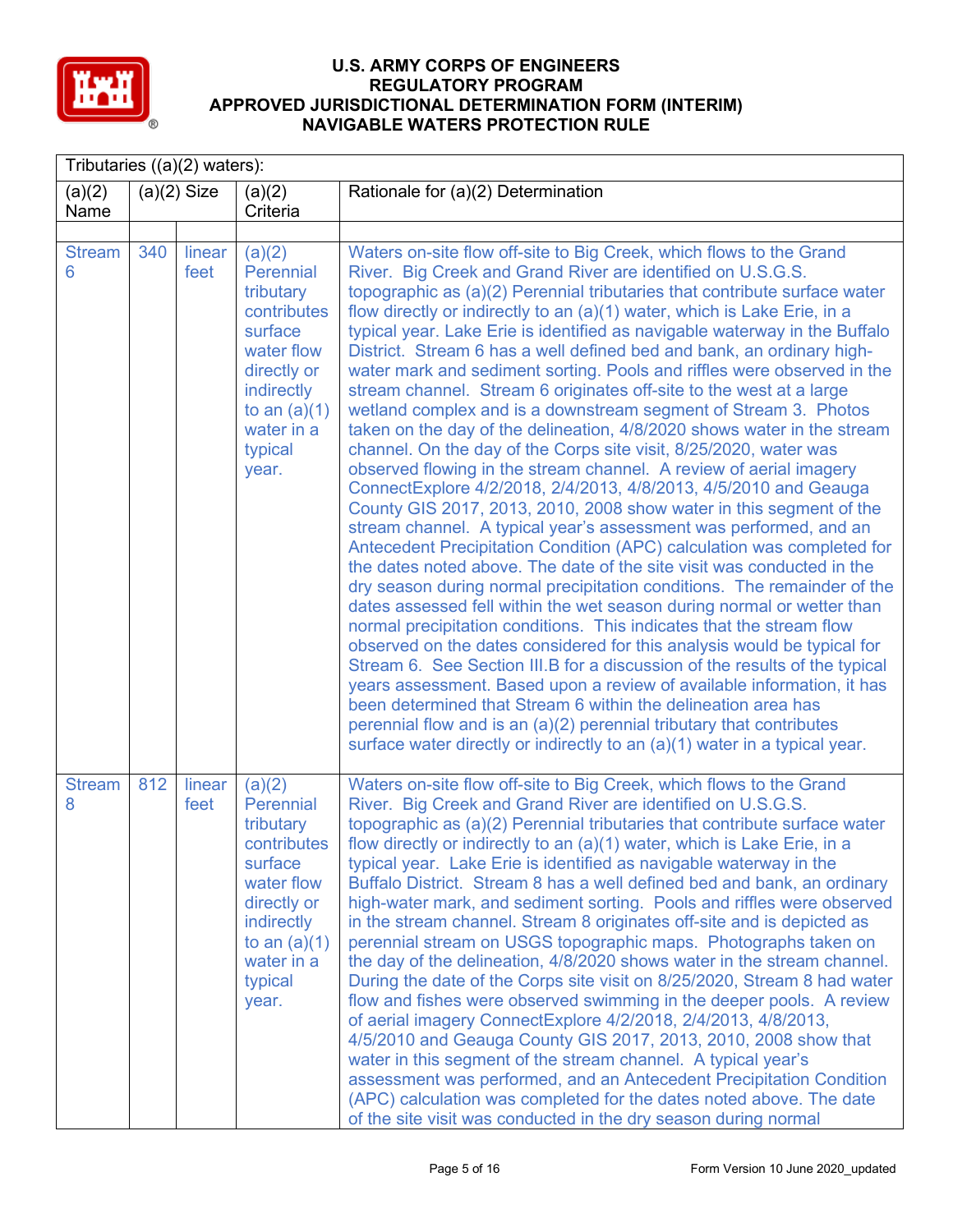

|                | Tributaries ((a)(2) waters): |                    |                                                                                                                                                                                                                                                                                                                                                                                                                                                                                                                                                                                                                               |  |  |  |  |
|----------------|------------------------------|--------------------|-------------------------------------------------------------------------------------------------------------------------------------------------------------------------------------------------------------------------------------------------------------------------------------------------------------------------------------------------------------------------------------------------------------------------------------------------------------------------------------------------------------------------------------------------------------------------------------------------------------------------------|--|--|--|--|
| (a)(2)<br>Name | $(a)(2)$ Size                | (a)(2)<br>Criteria | Rationale for (a)(2) Determination                                                                                                                                                                                                                                                                                                                                                                                                                                                                                                                                                                                            |  |  |  |  |
|                |                              |                    | precipitation conditions. The remainder of the dates assessed fell<br>within the wet season during normal or wetter than normal precipitation<br>conditions This indicates that the stream flow observed on the dates<br>considered for this analysis would be typical for Stream 8. See Section<br>III.B for a discussion of the results of the typical years assessment.<br>Based upon a review of available information, it has been determined<br>that Stream 8 has perennial flow and is an (a)(2) perennial tributary that<br>contributes surface water directly or indirectly to an (a)(1) water in a<br>typical year. |  |  |  |  |

|                   |               |                  |                                                                                                                                                                                 | Lakes and ponds, and impoundments of jurisdictional waters ((a)(3) waters):                                                                                                                                                                                                                                                                                                                                                                                                                                                                                                                                                                                                                                                                                                                                                                                                                                                                                                                                                                                                                                                                                                                                                                                                                                                                                                                                    |
|-------------------|---------------|------------------|---------------------------------------------------------------------------------------------------------------------------------------------------------------------------------|----------------------------------------------------------------------------------------------------------------------------------------------------------------------------------------------------------------------------------------------------------------------------------------------------------------------------------------------------------------------------------------------------------------------------------------------------------------------------------------------------------------------------------------------------------------------------------------------------------------------------------------------------------------------------------------------------------------------------------------------------------------------------------------------------------------------------------------------------------------------------------------------------------------------------------------------------------------------------------------------------------------------------------------------------------------------------------------------------------------------------------------------------------------------------------------------------------------------------------------------------------------------------------------------------------------------------------------------------------------------------------------------------------------|
| $(a)(3)$ Name     | $(a)(3)$ Size |                  | (a)(3) Criteria                                                                                                                                                                 | Rationale for (a)(3) Determination                                                                                                                                                                                                                                                                                                                                                                                                                                                                                                                                                                                                                                                                                                                                                                                                                                                                                                                                                                                                                                                                                                                                                                                                                                                                                                                                                                             |
| <b>Open Water</b> | 0.81          | $\text{acre}(s)$ | (a)(3) Lake/pond<br>or impoundment<br>of a jurisdictional<br>water contributes<br>surface water<br>flow directly or<br>indirectly to an<br>$(a)(1)$ water in a<br>typical year. | Waters on-site flow off-site to Big Creek, which flows<br>to the Grand River. Big Creek and Grand River are<br>identified on U.S.G.S. topographic as (a)(2)<br>Perennial tributaries that contribute surface water<br>flow directly or indirectly to an $(a)(1)$ water, which is<br>Lake Erie, in a typical year. Lake Erie is identified as<br>navigable waterway in the Buffalo District. Open<br>Water 1 is an impoundment of the lower portion of<br>Stream 2, which has been determined to be an<br>(a)(2) perennial tributary that contributes surface<br>water directly or indirectly to an (a)(1) water in a<br>typical year. Open Water 1 also receives<br>stormwater from the surrounding commercial<br>properties. Open Water 1 has an outlet under a bike<br>path located on the southeast corner of the<br>delineation area where the tributary then continues<br>to flow an additional 1.22 miles northeast into Big<br>Creek. Based upon an a Corps site visit on<br>8/25/2020 and a review of multiple aerial imagery<br>sources and USGS topographic mapping, it has<br>been determined that Open Water 1 is an (a)(3)<br>Lake/pond or impoundment of a jurisdictional water<br>that contributes surface water flow directly or<br>indirectly to an (a)(1) water in a typical year. See<br>Section II.C. for the jurisdictional determination<br>rationale for the lower portion of Stream 2. |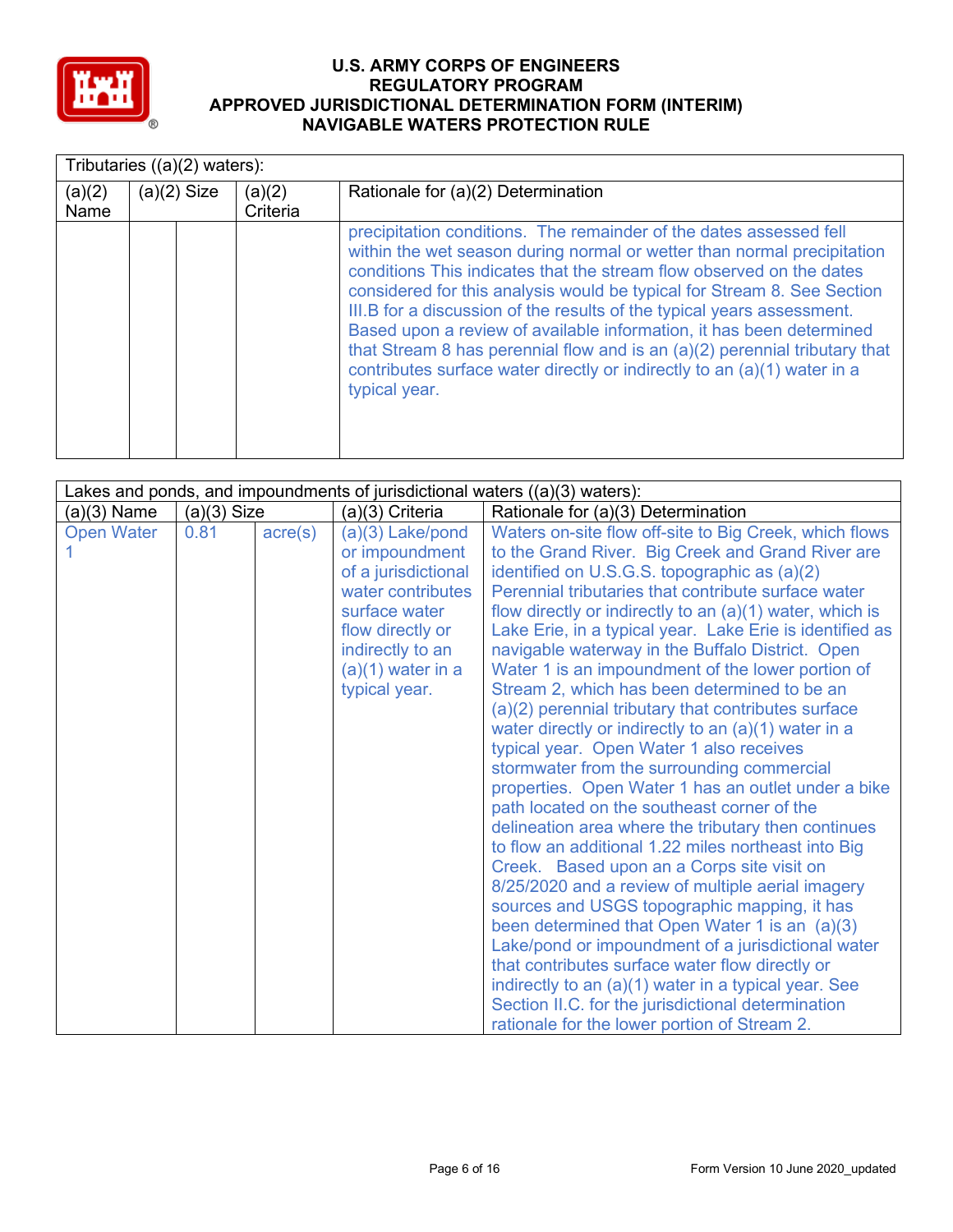

| Adjacent wetlands ((a)(4) waters): |               |                  |                                                            |                                                                                                                                                                                                                                                                                                                                                                                                                                                                                                                                                                                                                                               |  |  |
|------------------------------------|---------------|------------------|------------------------------------------------------------|-----------------------------------------------------------------------------------------------------------------------------------------------------------------------------------------------------------------------------------------------------------------------------------------------------------------------------------------------------------------------------------------------------------------------------------------------------------------------------------------------------------------------------------------------------------------------------------------------------------------------------------------------|--|--|
| $(a)(4)$ Name                      | $(a)(4)$ Size |                  | (a)(4) Criteria                                            | Rationale for (a)(4) Determination                                                                                                                                                                                                                                                                                                                                                                                                                                                                                                                                                                                                            |  |  |
| <b>Wetland C</b>                   | 2.02          | acre(s)          | $(a)(4)$ Wetland<br>abuts an $(a)(1)$ -<br>$(a)(3)$ water. | Wetland C meets the definition of a wetland and it is<br>in the center of the delineation area. During the date<br>of the site visit on August 25, 2020, Wetland C was<br>observed directly abutting the lower portion of<br>Stream 2 an (a)(2) Perennial tributary that<br>contributes surface water flow directly or indirectly to<br>an (a)(1) water in a typical year. Based upon a<br>review of available information, it has been<br>determined that Wetland C is an (a)(4) wetland that<br>abuts an $(a)(1) - (a)(3)$ water. See Section II.C. for<br>the jurisdictional determination rationale for the lower<br>portion of Stream 2. |  |  |
| <b>Wetland D</b>                   | 2.36          | $\text{acre}(s)$ | $(a)(4)$ Wetland<br>abuts an $(a)(1)$ -<br>$(a)(3)$ water. | Wetland D meets the definition of a wetland and it is<br>located approximately in the center of the delineation<br>area. During the date of the Corps site visit on<br>8/25/2020, Wetland D was observed directly abutting<br>Stream 4, an (a)(2) Intermittent tributary that<br>contributes surface water flow directly or indirectly to<br>an (a)(1) water in a typical year. Based upon a<br>review of available information, it has been<br>determined that Wetland D is an (a)(4) wetland that<br>abuts an $(a)(1) - (a)(3)$ water. See Section II.C. for<br>the jurisdictional determination rationale for Stream<br>4.                 |  |  |
| <b>Wetland F</b>                   | 0.27          | $\text{acre}(s)$ | $(a)(4)$ Wetland<br>abuts an $(a)(1)$ -<br>$(a)(3)$ water. | Wetland F meets the definition of a wetland and it is<br>located on the western boundary of the delineation<br>area. During the date of the Corps site visit on<br>8/25/2020, Wetland F was observed directly abutting<br>Stream 3, an (a)(2) Intermittent tributary that<br>contributes surface water flow directly or indirectly to<br>an (a)(1) water in a typical year. Based upon a<br>review of available information, it has been<br>determined that Wetland F is an (a)(4) wetland that<br>abuts an $(a)(1) - (a)(3)$ water. See Section II.C. for<br>the jurisdictional determination rationale for Stream<br>3.                     |  |  |
| <b>Wetland H</b>                   | 0.15          | $\text{acre}(s)$ | $(a)(4)$ Wetland<br>abuts an $(a)(1)$ -<br>$(a)(3)$ water. | Wetland H meets the definition of a wetland and it is<br>located in the northern portion of the delineation<br>area. During the date of the Corps site visit on 8/25/<br>2020, Wetland H was observed directly abutting<br>Stream 4, an (a)(2) Intermittent tributary that<br>contributes surface water flow directly or indirectly to<br>an (a)(1) water in a typical year. Based upon a<br>review of available information, it has been<br>determined that Wetland H is an (a)(4) wetland that<br>abuts an $(a)(1) - (a)(3)$ water. See Section II.C. for<br>the jurisdictional determination rationale for Stream<br>4.                    |  |  |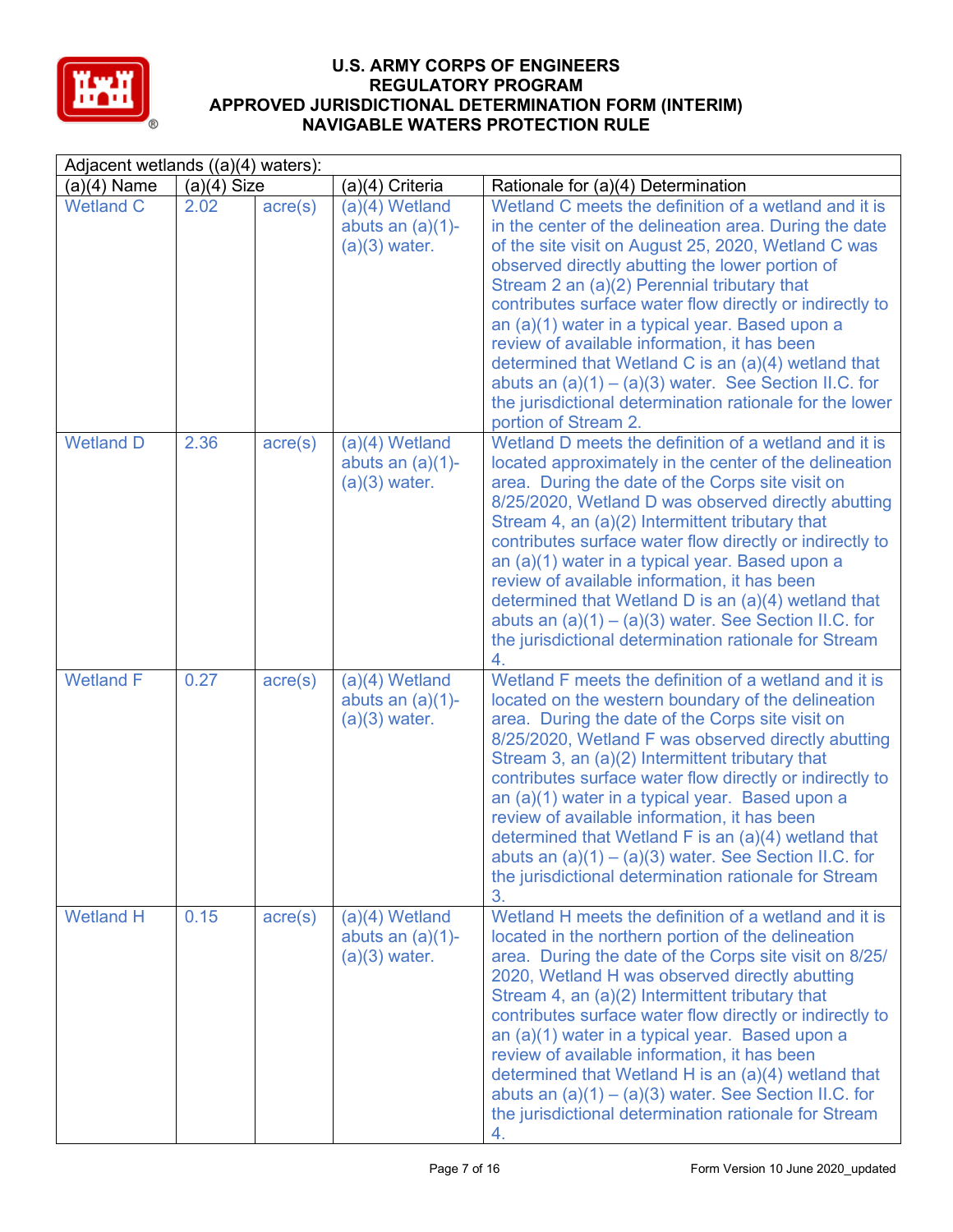

|                  | Adjacent wetlands $((a)(4)$ waters): |                  |                                                          |                                                                                                                                                                                                                                                                                                                                                                                                                                                                                                                                                                                                                   |  |  |  |
|------------------|--------------------------------------|------------------|----------------------------------------------------------|-------------------------------------------------------------------------------------------------------------------------------------------------------------------------------------------------------------------------------------------------------------------------------------------------------------------------------------------------------------------------------------------------------------------------------------------------------------------------------------------------------------------------------------------------------------------------------------------------------------------|--|--|--|
| $(a)(4)$ Name    | $(a)(4)$ Size                        |                  | (a)(4) Criteria                                          | Rationale for (a)(4) Determination                                                                                                                                                                                                                                                                                                                                                                                                                                                                                                                                                                                |  |  |  |
| <b>Wetland I</b> | 1.14                                 | $\text{acre}(s)$ | (a)(4) Wetland<br>abuts an $(a)(1)$ -<br>$(a)(3)$ water. | Wetland I meets the definition of a wetland and it is<br>located in the northern portion of the delineation<br>area. During the date of the Corps site visit on 8/25/<br>2020, Wetland I was observed directly abutting<br>Stream 8, an (a)(2) perennial tributary that<br>contributes surface water flow directly or indirectly to<br>an (a)(1) water in a typical year. Based upon a<br>review of available information, it has been<br>determined that Wetland I is an (a)(4) wetland that<br>abuts an $(a)(1) - (a)(3)$ water. See Section II.C. for<br>the jurisdictional determination rationale for Stream |  |  |  |

## **D. Excluded Waters or Features**

| Excluded waters $((b)(1) - (b)(12))$ : <sup>4</sup> |                       |                  |                                    |                                                                                                                                                                                                                                                                                                                                                                                                                                                                                                                                                                                                                                                                                                                                                                                                                                                                                                                                                                                                                                                                                                                                                                                                                                                                                                                                                                           |
|-----------------------------------------------------|-----------------------|------------------|------------------------------------|---------------------------------------------------------------------------------------------------------------------------------------------------------------------------------------------------------------------------------------------------------------------------------------------------------------------------------------------------------------------------------------------------------------------------------------------------------------------------------------------------------------------------------------------------------------------------------------------------------------------------------------------------------------------------------------------------------------------------------------------------------------------------------------------------------------------------------------------------------------------------------------------------------------------------------------------------------------------------------------------------------------------------------------------------------------------------------------------------------------------------------------------------------------------------------------------------------------------------------------------------------------------------------------------------------------------------------------------------------------------------|
| <b>Exclusion Name</b>                               | <b>Exclusion Size</b> |                  | Exclusion <sup>5</sup>             | <b>Rationale for Exclusion Determination</b>                                                                                                                                                                                                                                                                                                                                                                                                                                                                                                                                                                                                                                                                                                                                                                                                                                                                                                                                                                                                                                                                                                                                                                                                                                                                                                                              |
| <b>Wetland A</b>                                    | 0.05                  | $\text{acre}(s)$ | $(b)(1)$ Non-<br>adjacent wetland. | Wetland A meets the definition of a wetland and<br>it is located approximately 70 feet to the north of<br>7th Ave and 700 feet to the south of the upper<br>portion of Stream 2, an (a)(2) Intermittent<br>tributary that contributes surface water flow<br>directly or indirectly to an (a)(1) water in a typical<br>year. During the date of the Corps site visit,<br>8/25/2020, there was no evidence of wrack lines,<br>sediment deposits or any other indication of<br>flooding from Stream 2, or any other on-site<br>stream, to Wetland A. Based upon a review of<br><b>Geauga County GIS Aerial Imagery dates for</b><br>2017, 2013, 2010 and 2008 and<br>ConnectExplorer 4/2/2018, there was no<br>evidence of inundation from Stream 2, or any<br>other on-site stream, to Wetland A. Wetland A is<br>a depressional wetland that is surrounded by<br>upland and does not abut an $(a)(1)-(a)(3)$ water<br>and Wetland A would not be inundated by<br>flooding from an $(a)(1)-(a)(3)$ water in a typical<br>year. There are no natural or artificial berms<br>located between Wetland A and an $(a)(1)-(a)(3)$<br>water. Based upon an on-site review, a review<br>of multiple aerial images and the assessment of<br>corresponding Antecedent Precipitation<br>Condition (APC) for each aerial image date, it<br>has been determined that Wetland A meets the |

<sup>4</sup> Some excluded waters, such as (b)(2) and (b)(4), may not be specifically identified on the AJD form unless a requestor specifically asks a Corps district to do so. Corps districts may, in case-by-case instances, choose to identify some or all of these waters within the review area.  $5$  Because of the broad nature of the (b)(1) exclusion and in an effort to collect data on specific types of waters that would be covered by the (b)(1)

exclusion, four sub-categories of (b)(1) exclusions were administratively created for the purposes of the AJD Form. These four sub-categories are not new exclusions, but are simply administrative distinctions and remain (b)(1) exclusions as defined by the NWPR.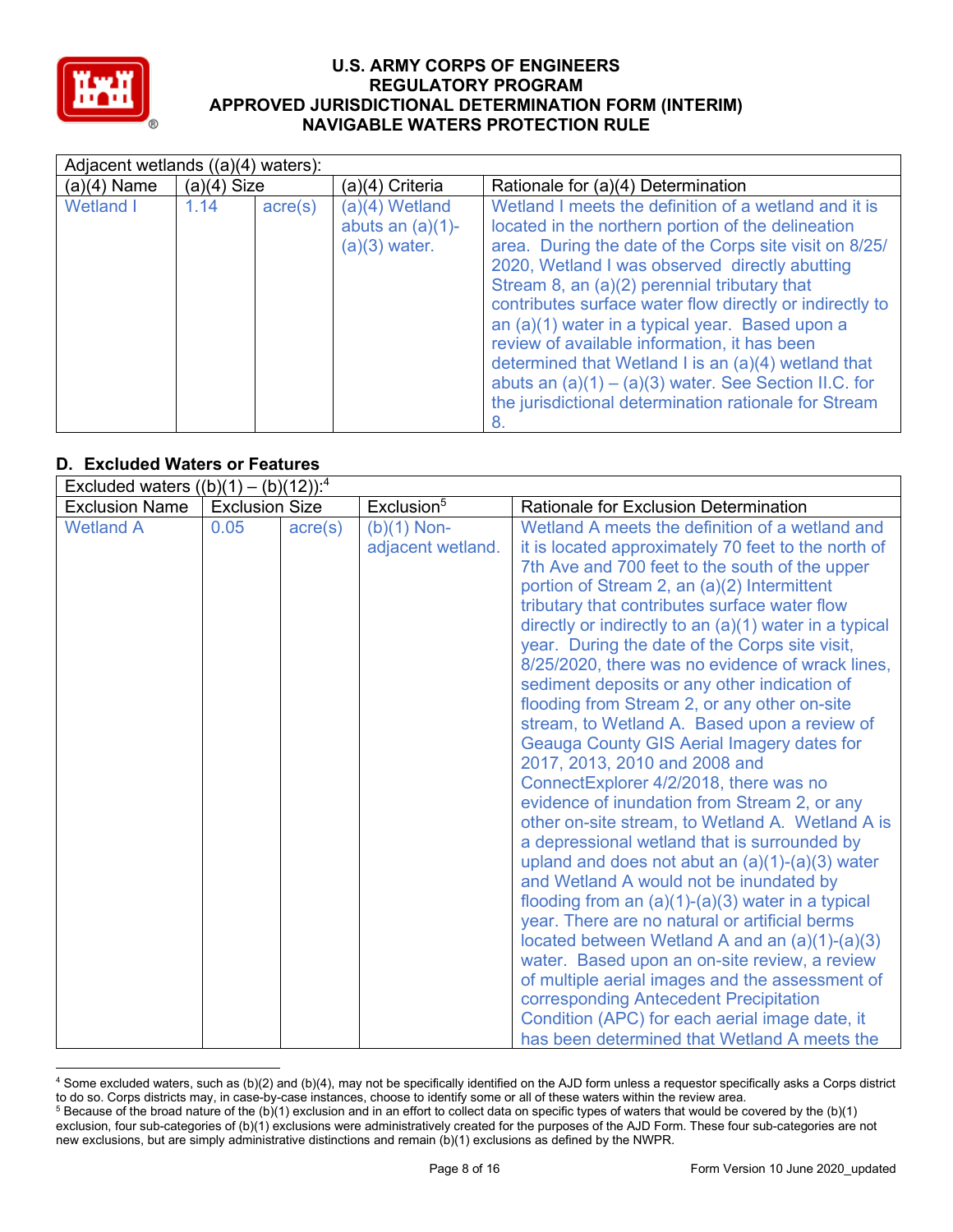

| Excluded waters $((b)(1) - (b)(12))$ : <sup>4</sup> |                       |                  |                                                                                                     |                                                                                                                                                                                                                                                                                                                                                                                                                                                                                                                                                                                                                                                                                                                                                                                                                                                                                                                                                                                                                                                                                                                                                                                                                                                                                                                                                                                                                                                                                                                                                                                   |  |  |  |  |
|-----------------------------------------------------|-----------------------|------------------|-----------------------------------------------------------------------------------------------------|-----------------------------------------------------------------------------------------------------------------------------------------------------------------------------------------------------------------------------------------------------------------------------------------------------------------------------------------------------------------------------------------------------------------------------------------------------------------------------------------------------------------------------------------------------------------------------------------------------------------------------------------------------------------------------------------------------------------------------------------------------------------------------------------------------------------------------------------------------------------------------------------------------------------------------------------------------------------------------------------------------------------------------------------------------------------------------------------------------------------------------------------------------------------------------------------------------------------------------------------------------------------------------------------------------------------------------------------------------------------------------------------------------------------------------------------------------------------------------------------------------------------------------------------------------------------------------------|--|--|--|--|
| <b>Exclusion Name</b>                               | <b>Exclusion Size</b> |                  | Exclusion <sup>5</sup>                                                                              | Rationale for Exclusion Determination                                                                                                                                                                                                                                                                                                                                                                                                                                                                                                                                                                                                                                                                                                                                                                                                                                                                                                                                                                                                                                                                                                                                                                                                                                                                                                                                                                                                                                                                                                                                             |  |  |  |  |
|                                                     |                       |                  |                                                                                                     | Exclusion (b)(1) Non-adjacent wetland. See<br>Section II.C. for the jurisdictional determination<br>rationale for Stream 2. See Section III.B for a<br>discussion of the results of the typical years<br>assessment and APC.                                                                                                                                                                                                                                                                                                                                                                                                                                                                                                                                                                                                                                                                                                                                                                                                                                                                                                                                                                                                                                                                                                                                                                                                                                                                                                                                                      |  |  |  |  |
| <b>Wetland B</b>                                    | 0.06                  | $\text{acre}(s)$ | $(b)(1)$ Non-<br>adjacent wetland.                                                                  | Wetland B meets the definition of a wetland and<br>it is located approximately 345 feet to the north<br>of 7th Ave., and 518 feet to the south of the<br>upper portion of Stream 2, an $(a)(2)$ Intermittent<br>tributary that contributes surface water flow<br>directly or indirectly to an (a)(1) water in a typical<br>year. During the date of the Corps site visit,<br>8/25/2020, there was no evidence of wrack lines,<br>sediment deposits or any other indication of<br>flooding from Stream 2 to Wetland B, or any<br>other on-site stream, to Wetland B. Based upon<br>a review of Geauga County GIS Aerial Imagery<br>dates for 2017, 2013, 2010 and 2008 and<br>ConnectExplore 4/2/2018, there was no<br>evidence of inundation from Stream 2 to Wetland<br>B. Wetland B is a depressional wetland that is<br>surrounded by upland and does not abut an<br>$(a)(1)-(a)(3)$ water and Wetland B would not be<br>inundated by flooding from an $(a)(1)-(a)(3)$ water<br>in a typical year. There are no natural or artificial<br>berms located between Wetland B and an (a)(1)-<br>(a)(3) water. Based upon an on-site review, a<br>review of multiple aerial images and the<br>assessment of corresponding Antecedent<br>Precipitation Condition (APC) for each aerial<br>image date, it has been determined that Wetland<br>B meets the Exclusion (b)(1) Non-adjacent<br>wetland. See Section II.C. for the jurisdictional<br>determination rationale for Stream 2. See<br>Section III.B for a discussion of the results of the<br>typical years assessment and APC. |  |  |  |  |
| Stream 1                                            | 53                    | linear<br>feet   | $(b)(3)$ Ephemeral<br>feature, including<br>an ephemeral<br>stream, swale,<br>gully, rill, or pool. | Waters on-site flow off-site to Big Creek, which<br>flows to the Grand River. Big Creek and Grand<br>River are identified on U.S.G.S. topographic as<br>(a)(2) Perennial tributaries that contribute<br>surface water flow directly or indirectly to an<br>(a)(1) water, which is Lake Erie, in a typical year.<br>Lake Erie is identified as navigable waterway in<br>the Buffalo District. Stream 1 ephemeral<br>segment orginates on-site and flows off-site<br>towards the northeast and had a shallow<br>channel with a bed and bank, ordinary high<br>water mark and sediment sorting. Pools and                                                                                                                                                                                                                                                                                                                                                                                                                                                                                                                                                                                                                                                                                                                                                                                                                                                                                                                                                                            |  |  |  |  |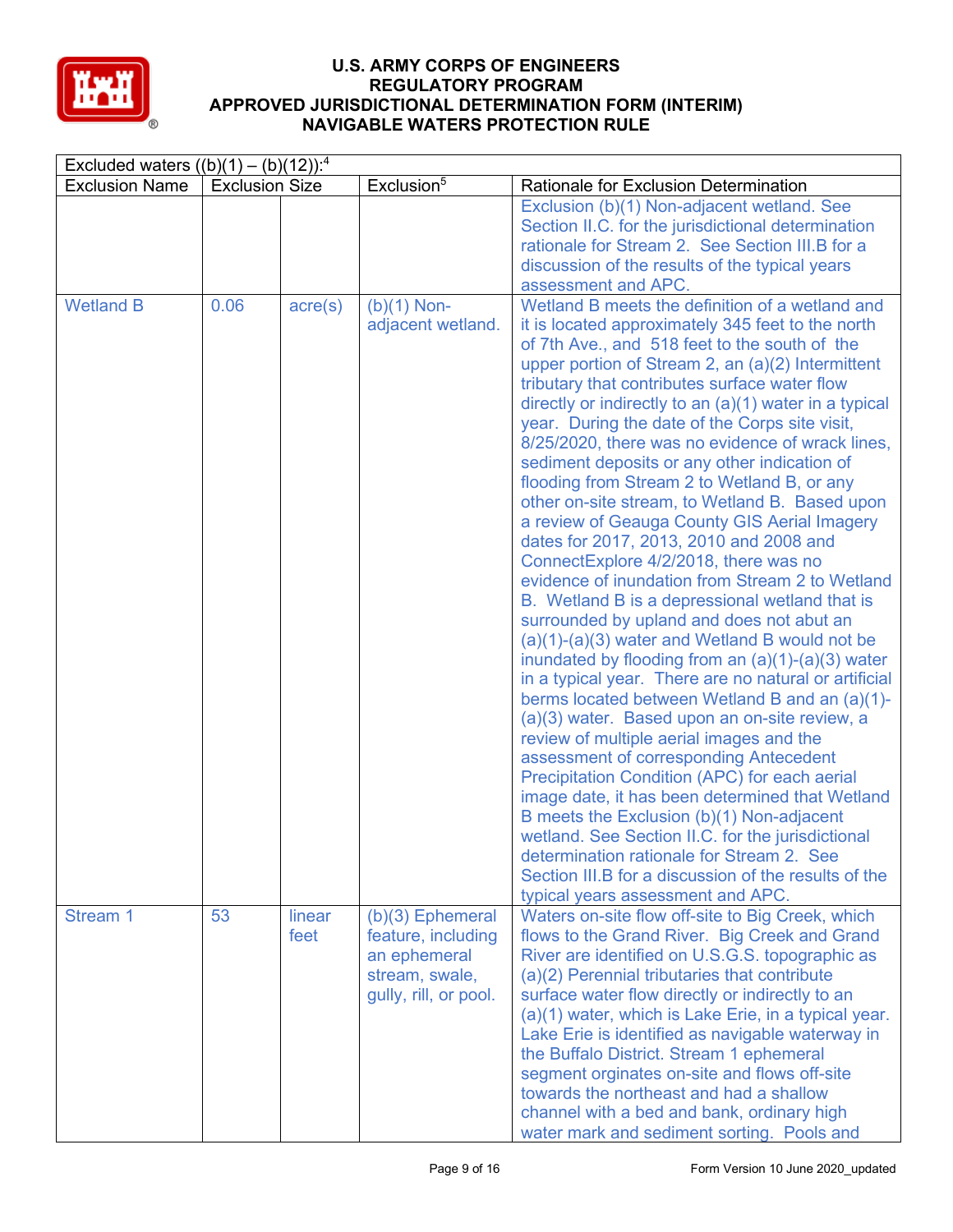

| Excluded waters $((b)(1) - (b)(12))$ : <sup>4</sup> |                       |                |                                                                                                     |                                                                                                                                                                                                                                                                                                                                                                                                                                                                                                                                                                                                                                                                                                                                                                                                                                                                                                                                                                                                                                                                                                                                                                                                                                                                                                                                                                                                                                                                                                                                                                                                            |  |  |  |  |
|-----------------------------------------------------|-----------------------|----------------|-----------------------------------------------------------------------------------------------------|------------------------------------------------------------------------------------------------------------------------------------------------------------------------------------------------------------------------------------------------------------------------------------------------------------------------------------------------------------------------------------------------------------------------------------------------------------------------------------------------------------------------------------------------------------------------------------------------------------------------------------------------------------------------------------------------------------------------------------------------------------------------------------------------------------------------------------------------------------------------------------------------------------------------------------------------------------------------------------------------------------------------------------------------------------------------------------------------------------------------------------------------------------------------------------------------------------------------------------------------------------------------------------------------------------------------------------------------------------------------------------------------------------------------------------------------------------------------------------------------------------------------------------------------------------------------------------------------------------|--|--|--|--|
| <b>Exclusion Name</b>                               | <b>Exclusion Size</b> |                | Exclusion <sup>5</sup>                                                                              | <b>Rationale for Exclusion Determination</b>                                                                                                                                                                                                                                                                                                                                                                                                                                                                                                                                                                                                                                                                                                                                                                                                                                                                                                                                                                                                                                                                                                                                                                                                                                                                                                                                                                                                                                                                                                                                                               |  |  |  |  |
|                                                     |                       |                |                                                                                                     | riffles were not present in the stream channel.<br>The shallow channel and a lack of pools and<br>riffles indicate a lack of water flow for a<br>prolonged period of time. Photos taken on the<br>day of the delineation, 4/8/2020, showed water<br>in the stream channel. On the day of the Corps<br>site visit, 8/25/2020, water was not observed<br>flowing in the stream channel. There was no<br>evidence of a spring or seep or any other<br>groundwater contribution to the stream channel.<br>A review of aerial imagery ConnectExplore<br>4/2/2018, 4/8/2013, 4/18/2008 and Geauga<br>County GIS 2017, 2013, 2010, 2008 show that<br>the upper portion of Stream 1 located in the<br>delineation area lacks consistent water flow. A<br>typical years assessment was performed and an<br><b>Antecedent Precipitation Condition (APC)</b><br>calculation was completed for the dates noted<br>above. The date of the site visit was conducted<br>in the dry season during normal precipitation<br>conditions. The remainder of the dates<br>assessed fell within the wet season during<br>normal or wetter than normal preciptation<br>conditions. This indicates that the stream flow<br>observed on the date of the site vist would be<br>typical for Stream 1. See Section III.B for a<br>discussion of the results of the typical years<br>assessment. Based upon a review of available<br>information, it has been determined that the<br>upper portion of Stream 1 within the delineation<br>area has ephemeral flow and is an excluded<br>water feature (b)(3) Ephemeral feature, including |  |  |  |  |
| Stream 7                                            | 103                   | linear<br>feet | $(b)(3)$ Ephemeral<br>feature, including<br>an ephemeral<br>stream, swale,<br>gully, rill, or pool. | an ephemeral stream, swale, gully, rill, or pool.<br>Waters on-site flow off-site to Big Creek, which<br>flows to the Grand River. Big Creek and Grand<br>River are identified on U.S.G.S. topographic as<br>(a)(2) Perennial tributaries that contribute<br>surface water flow directly or indirectly to an<br>(a)(1) water, which is Lake Erie, in a typical year.<br>Lake Erie is identified as navigable waterway in<br>the Buffalo District. Stream 7 ephemeral has a<br>shallow channel with a bed and bank, ordinary<br>high water mark and sediment sorting. Pools<br>and riffles were not present in the stream<br>channel. The shallow channel and a lack of<br>pools and riffles indicate a lack of water flow for<br>a prolonged period of time. Stream 7 ephemeral<br>orginates on-site at Wetland G and drains                                                                                                                                                                                                                                                                                                                                                                                                                                                                                                                                                                                                                                                                                                                                                                               |  |  |  |  |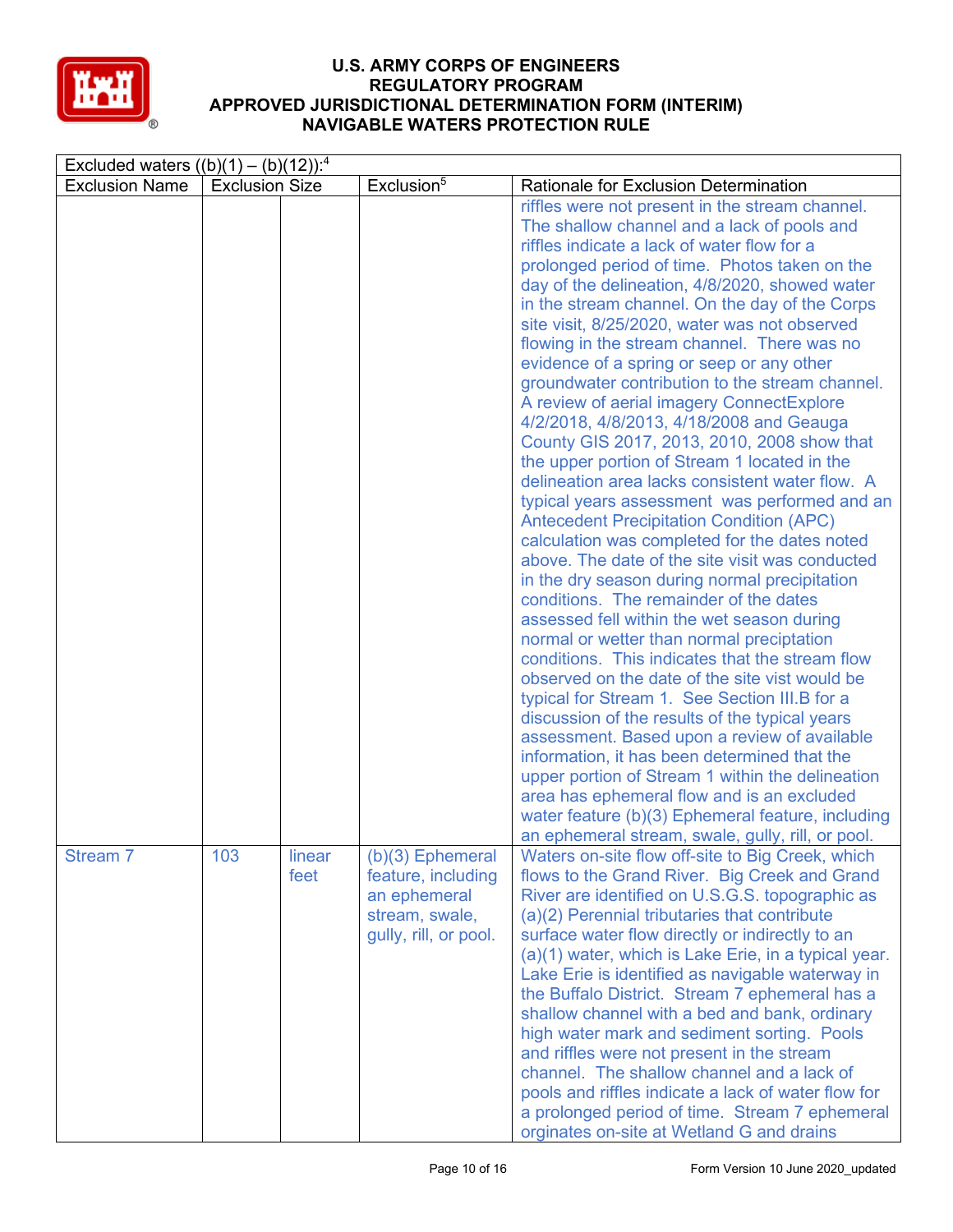

| Excluded waters $((b)(1) - (b)(12))$ : <sup>4</sup> |                       |                |                                                                                                     |                                                                                                                                                                                                                                                                                                                                                                                                                                                                                                                                                                                                                                                                                                                                                                                                                                                                                                                                                                                                                                                                                                                                                                                                                                                                                     |  |  |  |
|-----------------------------------------------------|-----------------------|----------------|-----------------------------------------------------------------------------------------------------|-------------------------------------------------------------------------------------------------------------------------------------------------------------------------------------------------------------------------------------------------------------------------------------------------------------------------------------------------------------------------------------------------------------------------------------------------------------------------------------------------------------------------------------------------------------------------------------------------------------------------------------------------------------------------------------------------------------------------------------------------------------------------------------------------------------------------------------------------------------------------------------------------------------------------------------------------------------------------------------------------------------------------------------------------------------------------------------------------------------------------------------------------------------------------------------------------------------------------------------------------------------------------------------|--|--|--|
| <b>Exclusion Name</b>                               | <b>Exclusion Size</b> |                | Exclusion <sup>5</sup>                                                                              | Rationale for Exclusion Determination                                                                                                                                                                                                                                                                                                                                                                                                                                                                                                                                                                                                                                                                                                                                                                                                                                                                                                                                                                                                                                                                                                                                                                                                                                               |  |  |  |
|                                                     |                       |                |                                                                                                     | towards Stream 8. Photos taken on the day of<br>the delineation, 4/8/2020, showed water in the<br>stream channel. On the day of the Corps site<br>visit, 8/25/2020, water was not observed flowing<br>in the stream channel and the channel was dry.<br>A review of aerial imagery ConnectExplore<br>4/2/2018, 4/8/2013, 4/18/2008 and Geauga<br>County GIS 2017, 2013, 2010, 2008 show that<br>Stream 7 lacks consistent water flow. A typical<br>years assessment was performed and an<br><b>Antecedent Precipitation Condition (APC)</b><br>calculation was completed for the dates noted<br>above. The date of the site visit was conducted<br>in the dry season during normal precipitation<br>conditions. The remainder of the dates<br>assessed fell within the wet season during<br>normal or wetter than normal preciptation<br>conditions. The stream flow observed on the<br>date of the site vist would be typical for Stream<br>7. See Section III.B for a discussion of the<br>results of the typical years assessment. Based<br>upon a review of available information, it has<br>been determined that Stream 7 has ephemeral<br>flow and is an excluded water feature $(b)(3)$<br>Ephemeral feature, including an ephemeral<br>stream, swale, gully, rill, or pool. |  |  |  |
| <b>Stream 9</b>                                     | 63                    | linear<br>feet | $(b)(3)$ Ephemeral<br>feature, including<br>an ephemeral<br>stream, swale,<br>gully, rill, or pool. | Waters on-site flow off-site to Big Creek, which<br>flows to the Grand River. Big Creek and Grand<br>River are identified on U.S.G.S. topographic as<br>(a)(2) Perennial tributaries that contribute<br>surface water flow directly or indirectly to an<br>(a)(1) water, which is Lake Erie, in a typical year.<br>Lake Erie is identified as navigable waterway in<br>the Buffalo District. Stream 9 ephemeral has a<br>shallow channel with a bed and bank, ordinary<br>high water mark and sediment sorting. Pools and<br>riffles were not present in the stream channel.<br>The shallow stream channel anda lack of pools<br>and riffles indiacte a lack of water flow for a<br>prolonged period of time. Stream 9 ephemeral<br>orginates outside of the delineation area flows<br>into Stream 8. Photos taken on the day of the<br>delineation, 4/8/2020, showed water in the<br>stream channel. On the day of the Corps site<br>visit, 8/25/2020, water was not observed flowing<br>in the stream channel and the chanel was dry. A<br>review of aerial imagery ConnectExplore<br>4/2/2018, 4/8/2013, 4/18/2008 and Geauga                                                                                                                                                    |  |  |  |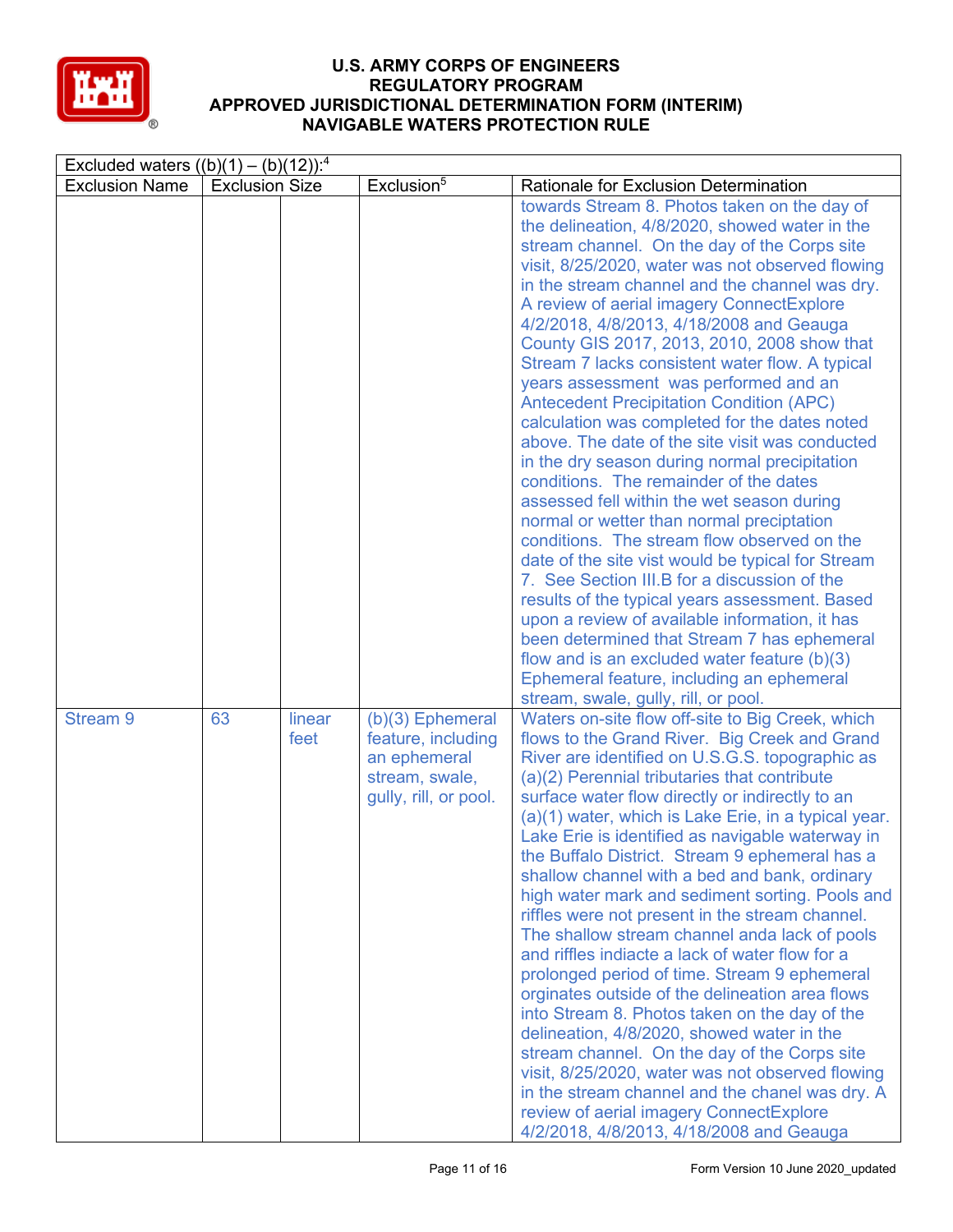

| Excluded waters $((b)(1) - (b)(12))$ : <sup>4</sup> |                       |                  |                                    |                                                                                                                                                                                                                                                                                                                                                                                                                                                                                                                                                                                                                                                                                                                                                                                                                                                                                                                                                                                                                                                                                                                                                                                                                                                                                                                                                                                                                                                                                                                                                                                       |  |  |  |  |
|-----------------------------------------------------|-----------------------|------------------|------------------------------------|---------------------------------------------------------------------------------------------------------------------------------------------------------------------------------------------------------------------------------------------------------------------------------------------------------------------------------------------------------------------------------------------------------------------------------------------------------------------------------------------------------------------------------------------------------------------------------------------------------------------------------------------------------------------------------------------------------------------------------------------------------------------------------------------------------------------------------------------------------------------------------------------------------------------------------------------------------------------------------------------------------------------------------------------------------------------------------------------------------------------------------------------------------------------------------------------------------------------------------------------------------------------------------------------------------------------------------------------------------------------------------------------------------------------------------------------------------------------------------------------------------------------------------------------------------------------------------------|--|--|--|--|
| <b>Exclusion Name</b>                               | <b>Exclusion Size</b> |                  | Exclusion <sup>5</sup>             | Rationale for Exclusion Determination                                                                                                                                                                                                                                                                                                                                                                                                                                                                                                                                                                                                                                                                                                                                                                                                                                                                                                                                                                                                                                                                                                                                                                                                                                                                                                                                                                                                                                                                                                                                                 |  |  |  |  |
|                                                     |                       |                  |                                    | County GIS 2017, 2013, 2010, 2008 show that<br>Stream 9 lacks consistent water flow. A typical<br>years assessment was performed and an<br><b>Antecedent Precipitation Condition (APC)</b><br>calculation was completed for the dates noted<br>above. The date of the site visit was conducted<br>in the dry season during normal precipitation<br>conditions. The remainder of the dates<br>assessed fell within the wet season during<br>normal or wetter than normal preciptation<br>conditions. he stream flow observed on the date<br>of the site vist would be typical for Stream 9.<br>See Section III.B for a discussion of the results<br>of the typical years assessment. It has been<br>determined that Stream 9 has ephemeral flow<br>and is an excluded water feature (b)(3)<br>Ephemeral feature, including an ephemeral                                                                                                                                                                                                                                                                                                                                                                                                                                                                                                                                                                                                                                                                                                                                                |  |  |  |  |
| <b>Wetland E</b>                                    | 0.40                  | $\text{acre}(s)$ | $(b)(1)$ Non-<br>adjacent wetland. | stream, swale, gully, rill, or pool.<br>Wetland E meets the definition of a wetland and<br>it is located approximately in the center of the<br>delineation area near the western boundary.<br>Wetland E drains to the north into an erosional<br>feature, which flows into Wetland G and then<br>into Stream 7, which was determined to be a<br>(b)(3) ephemeral stream. Wetland E is located<br>approximately 260 feet to the southeast of<br>Stream 6 and 137 feet to the east of Stream 3,<br>which both were determined to be $(a)(1)-(a)(3)$<br>waters. During the date of the Corps site visit,<br>8/25/2020, there was no evidence of wrack lines,<br>sediment deposits or any other indication of<br>flooding from Stream 3 or Stream 6 into Wetland<br>E. Based upon a review of Geauga County GIS<br>Aerial Imagery dates for 2017, 2013, 2010 and<br>2008 and ConnectExplore 4/2/2018, there was<br>no evidence of inundation from Stream 3 or<br>Stream 6 to Wetland E. Wetland E does not abut<br>an $(a)(1)-(a)(3)$ water and Wetland E would not<br>be inundated by flooding from an $(a)(1)-(a)(3)$<br>water in a typical year. There are no artificial or<br>artificial berms located between Wetland E and<br>an (a)(1)-(a)(3) water. Based upon an on-site<br>review, a review of multiple aerial images and<br>the assessment of corresponding Antecedent<br>Precipitation Condition (APC) for each aerial<br>image date, it has been determined that Wetland<br>E meets the Exclusion $(b)(1)$ Non-adjacent<br>wetland. See Section II.C. for the jurisdictional |  |  |  |  |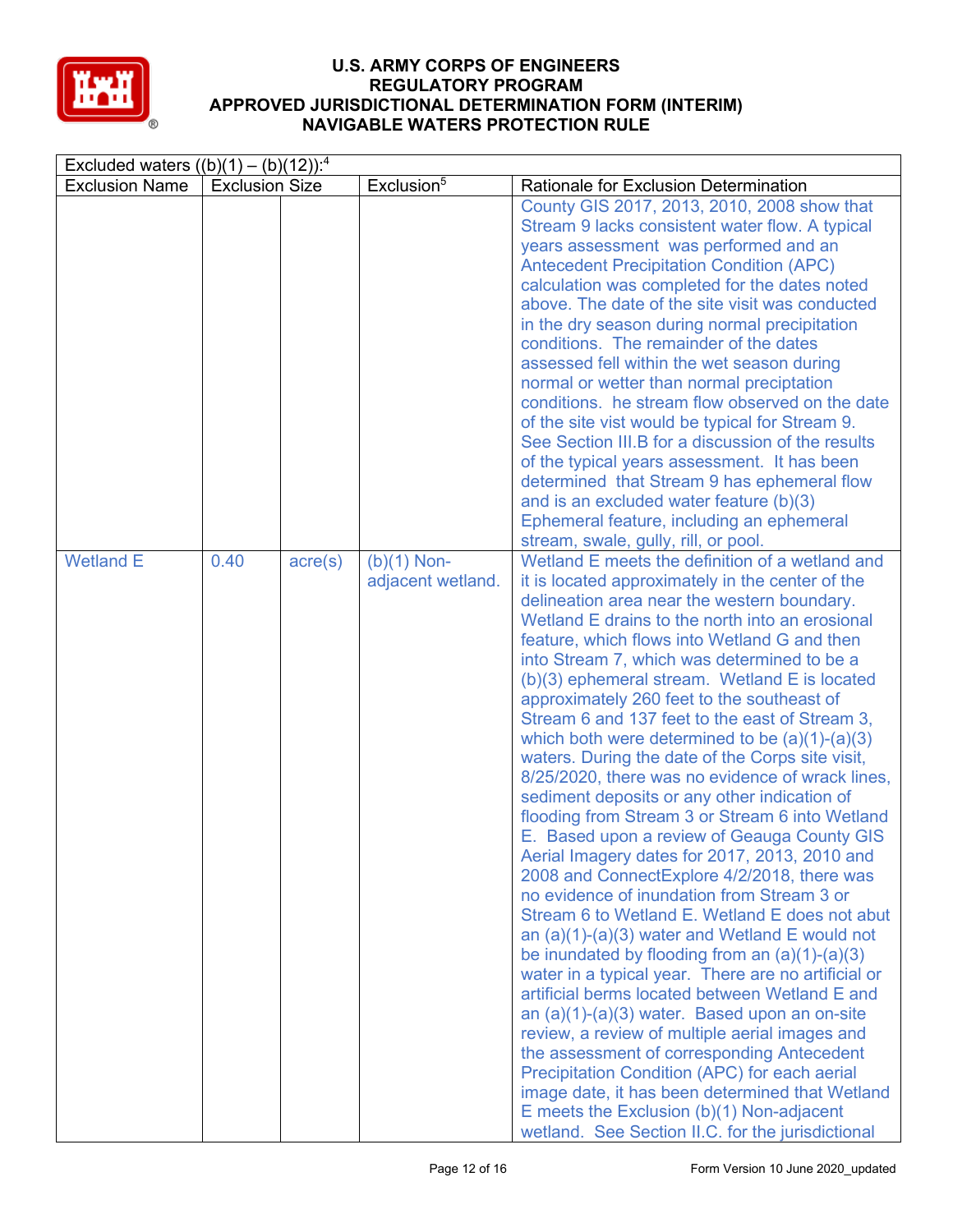

| Excluded waters $((b)(1) - (b)(12))$ : <sup>4</sup> |                       |                  |                        |                                                                                                 |  |  |  |
|-----------------------------------------------------|-----------------------|------------------|------------------------|-------------------------------------------------------------------------------------------------|--|--|--|
| <b>Exclusion Name</b>                               | <b>Exclusion Size</b> |                  | Exclusion <sup>5</sup> | Rationale for Exclusion Determination                                                           |  |  |  |
|                                                     |                       |                  |                        | determination rationale for Streams 3 and 6.                                                    |  |  |  |
|                                                     |                       |                  |                        | See Section II.D. for the jurisdictional                                                        |  |  |  |
|                                                     |                       |                  |                        | determination rational for Stream 7.                                                            |  |  |  |
| <b>Wetland G</b>                                    | 0.05                  | $\text{acre}(s)$ | $(b)(1)$ Non-          | Wetland G meets the definition of a wetland and                                                 |  |  |  |
|                                                     |                       |                  | adjacent wetland.      | it is in the center of the delineation area near the                                            |  |  |  |
|                                                     |                       |                  |                        | western boundary. Wetland G receives water                                                      |  |  |  |
|                                                     |                       |                  |                        | from an erosional feature that drains Wetland E.                                                |  |  |  |
|                                                     |                       |                  |                        | Wetland E drains into Stream 7, which was                                                       |  |  |  |
|                                                     |                       |                  |                        | determined to be a (b)(3) ephemeral stream.                                                     |  |  |  |
|                                                     |                       |                  |                        | Stream 7 flows north into Stream 6, an (a)(2)                                                   |  |  |  |
|                                                     |                       |                  |                        | Intermittent tributary that contributes surface                                                 |  |  |  |
|                                                     |                       |                  |                        | water flow directly or indirectly to an $(a)(1)$ water                                          |  |  |  |
|                                                     |                       |                  |                        | in a typical year. During the date of the Corps                                                 |  |  |  |
|                                                     |                       |                  |                        | site visit, 8/25/2020, there was no evidence of                                                 |  |  |  |
|                                                     |                       |                  |                        | wrack lines, sediment deposits or any other                                                     |  |  |  |
|                                                     |                       |                  |                        | indication of flooding from Stream 6 to Wetland                                                 |  |  |  |
|                                                     |                       |                  |                        | G. Based upon a review of Geauga County GIS                                                     |  |  |  |
|                                                     |                       |                  |                        | Aerial Imagery dates for 2017, 2013, 2010 and                                                   |  |  |  |
|                                                     |                       |                  |                        | 2008 and ConnectExplorer 4/2/2018, there was                                                    |  |  |  |
|                                                     |                       |                  |                        | no evidence of inundation from Stream 6 to                                                      |  |  |  |
|                                                     |                       |                  |                        | Wetland G. Wetland G does not abut an (a)(1)-                                                   |  |  |  |
|                                                     |                       |                  |                        |                                                                                                 |  |  |  |
|                                                     |                       |                  |                        | (a)(3) water and Wetland G would not be                                                         |  |  |  |
|                                                     |                       |                  |                        | inundated by flooding from an $(a)(1)-(a)(3)$ water                                             |  |  |  |
|                                                     |                       |                  |                        | in a typical year. There are no artificial or<br>artificial berms located between Wetland G and |  |  |  |
|                                                     |                       |                  |                        |                                                                                                 |  |  |  |
|                                                     |                       |                  |                        | an (a)(1)-(a)(3) water. Based upon an on-site                                                   |  |  |  |
|                                                     |                       |                  |                        | review, a review of multiple aerial images and                                                  |  |  |  |
|                                                     |                       |                  |                        | the assessment of corresponding Antecedent                                                      |  |  |  |
|                                                     |                       |                  |                        | Precipitation Condition (APC) for each aerial                                                   |  |  |  |
|                                                     |                       |                  |                        | image date, it has been determined that Wetland                                                 |  |  |  |
|                                                     |                       |                  |                        | G meets the Exclusion (b)(1) Non-adjacent                                                       |  |  |  |
|                                                     |                       |                  |                        | wetland. See Section III.B for a discussion of                                                  |  |  |  |
|                                                     |                       |                  |                        | the results of the typical years assessment, it                                                 |  |  |  |
|                                                     |                       |                  |                        | has been determined that Wetland G meets the                                                    |  |  |  |
|                                                     |                       |                  |                        | Exclusion (b)(1) Non-adjacent wetland. See                                                      |  |  |  |
|                                                     |                       |                  |                        | Section II.C. for the jurisdictional determination                                              |  |  |  |
|                                                     |                       |                  |                        | rationale for Stream 6. See Section II.D. for the                                               |  |  |  |
|                                                     |                       |                  |                        | jurisdictional determination rational for Stream 7.                                             |  |  |  |
| <b>Erosional</b>                                    | 61                    | Linear           | $(b)(3)$ Ephemeral     | Erosional Feature 1 is located in-between                                                       |  |  |  |
| Feature 1                                           |                       | feet             | feature, including     | Wetland E and Wetland G. Water drains from                                                      |  |  |  |
|                                                     |                       |                  | an ephemeral           | Wetland G into Wetland H, Wetland H drains into                                                 |  |  |  |
|                                                     |                       |                  | stream, swale,         | Stream 7, which was determined to be a (b)(3)                                                   |  |  |  |
|                                                     |                       |                  | gully, rill, or pool.  | ephemeral stream. Stream 7 flows into Stream                                                    |  |  |  |
|                                                     |                       |                  |                        | 6, which flows into Stream 8. Stream 6 and                                                      |  |  |  |
|                                                     |                       |                  |                        | Stream 8 were determined to be (a)(2)                                                           |  |  |  |
|                                                     |                       |                  |                        | intermittent and perennial tributaries that                                                     |  |  |  |
|                                                     |                       |                  |                        | contributes surface water flow directly or                                                      |  |  |  |
|                                                     |                       |                  |                        | indirectly to an (a)(1) water in a typical year.                                                |  |  |  |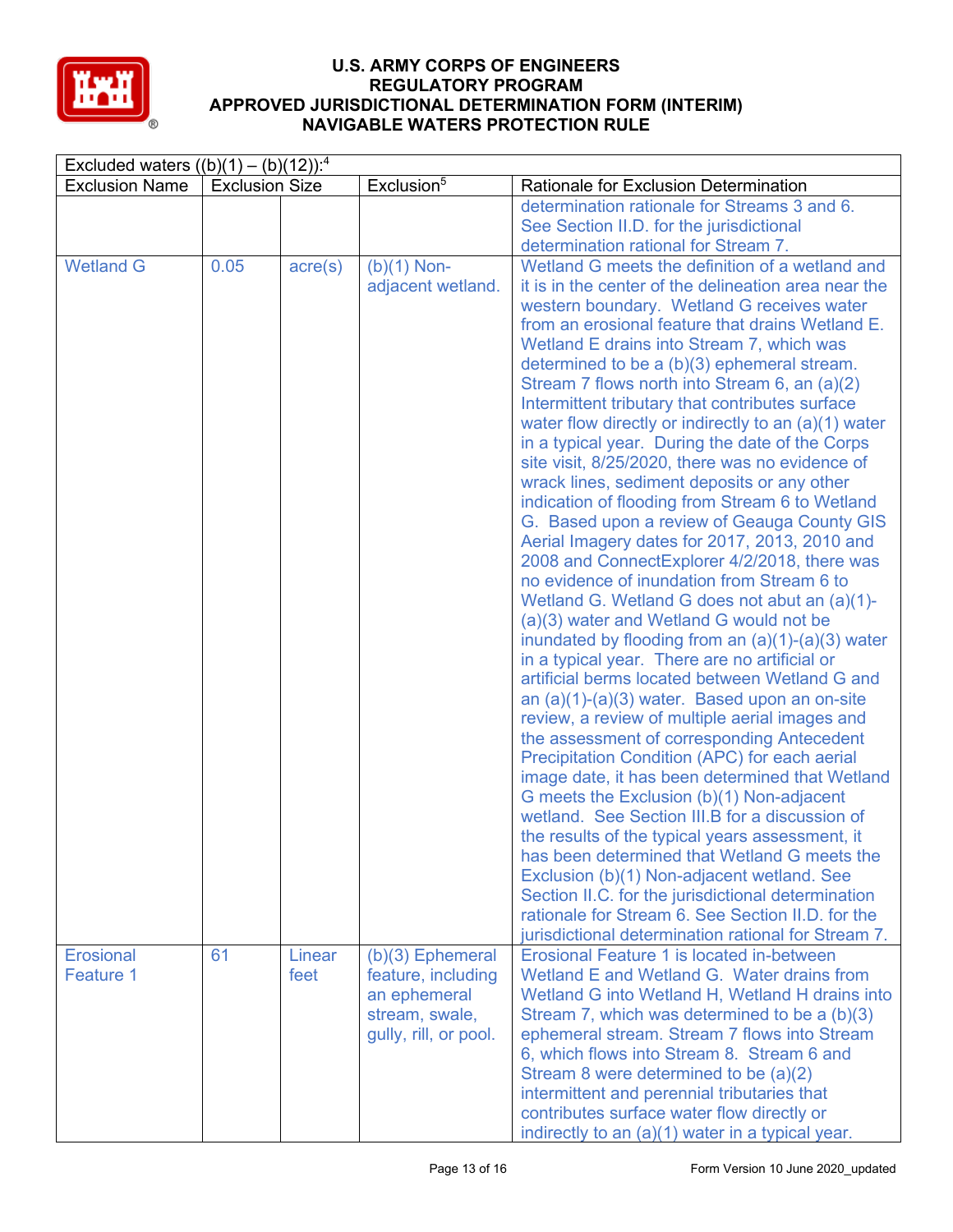

# **III. SUPPORTING INFORMATION**

**A. Select/enter all resources** that were used to aid in this determination and attach data/maps to this document and/or references/citations in the administrative record, as appropriate.

 $\boxtimes$  Information submitted by, or on behalf of, the applicant/consultant: Jurisdictional Determination Request, Redwood Acquisition, LLC. – Chardon Property, Chardon Geauga County, Ohio, June 8, 2020.

And Revised December 21, 2020. This information is sufficient for purposes of this AJD.

Rationale: N/A or describe rationale for insufficiency (including partial insufficiency).

- $\Box$  Data sheets prepared by the Corps: Title(s) and/or date(s).
- $\boxtimes$  Photographs: Aerial: Title(s) and/or date(s).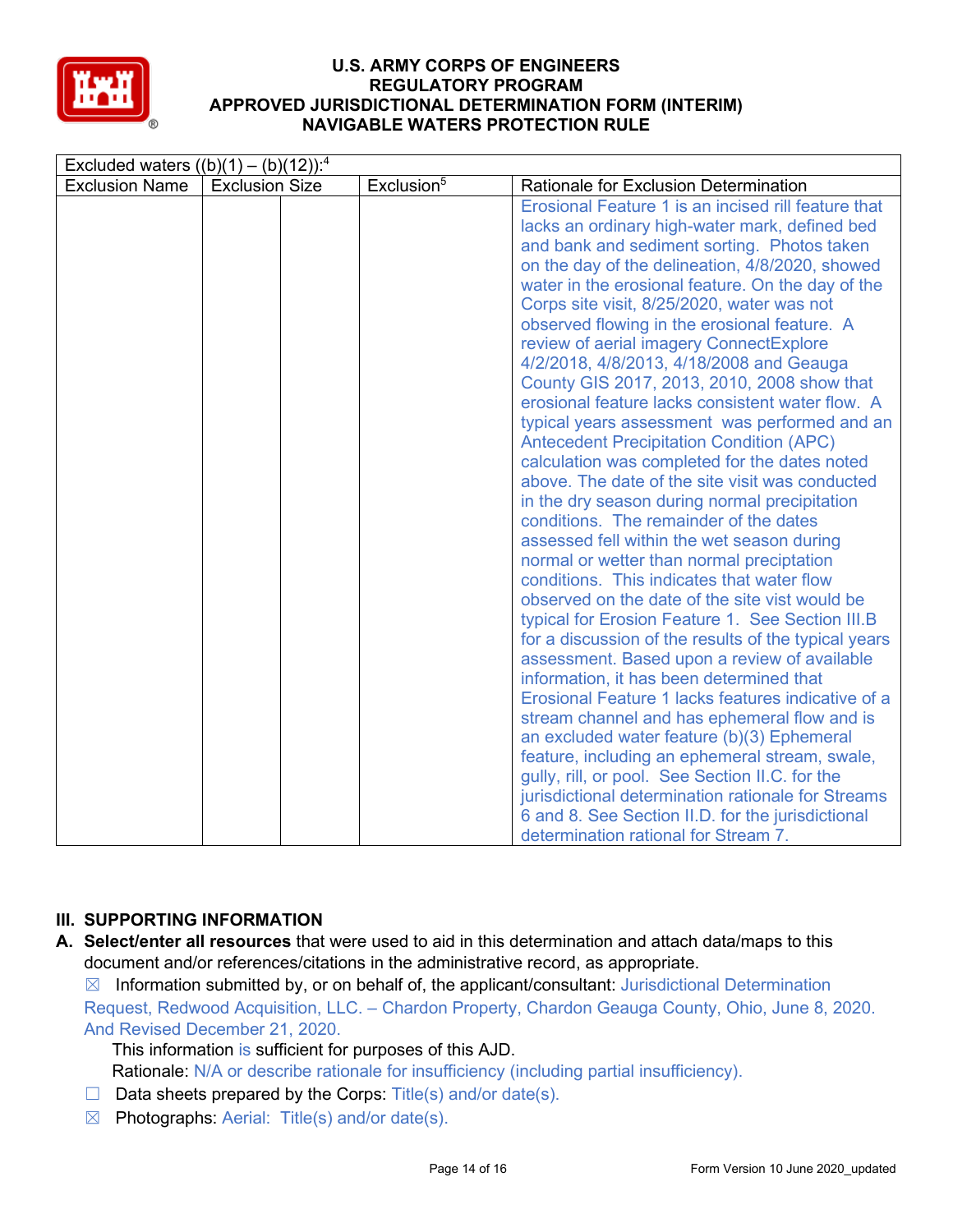

- ☒ Corps site visit(s) conducted on: 25-AUG-2020
- $\Box$  Previous Jurisdictional Determinations (AJDs or PJDs): ORM Number(s) and date(s).
- ☒ Antecedent Precipitation Tool: *provide detailed discussion in Section III.B*.
- ☐ USDA NRCS Soil Survey: Title(s) and/or date(s).
- $\Box$  USFWS NWI maps: Title(s) and/or date(s).
- $\Box$  USGS topographic maps: Title(s) and/or date(s).

| Data Source (select)              | Name and/or date and other relevant information                   |  |  |  |  |
|-----------------------------------|-------------------------------------------------------------------|--|--|--|--|
| <b>USGS Sources</b>               | <b>USACE ORM2 Database</b>                                        |  |  |  |  |
| <b>USDA Sources</b>               | $N/A$ .                                                           |  |  |  |  |
| <b>NOAA Sources</b>               | $N/A$ .                                                           |  |  |  |  |
| <b>USACE Sources</b>              | <b>USACE ORM 2 Dataset</b>                                        |  |  |  |  |
| <b>State/Local/Tribal Sources</b> | N/A                                                               |  |  |  |  |
| <b>Other Sources</b>              | Geauga County GIS Web Mapping Application, Connect Explore aerial |  |  |  |  |
|                                   | imagery, Google Earth Pro                                         |  |  |  |  |

### **Other data sources used to aid in this determination:**

**B. Typical year assessment(s):** The APT pulls precipitation data from NOAA's Daily Global Historical Climatology Network. The APT evaluates normal precipitation conditions based on the three 30-day periods preceding the observation date. For each period, a weighted condition value is assigned by determining whether the 30-day precipitation total falls within, above, or below the 70th and 30th percentiles for totals from the same date range over the preceding 30 years. The APT then makes a determination of "normal," "wetter than normal," or "drier than normal" based on the condition value sum. The APT also displays results generated via the Palmer Drought Severity Index and the University of Delaware WebWIMP.

An APT evaluation was run, associated with ConnectExplore aerial images for 4/2/2018, 4/8/2013 and 4/18/2008 and Geauga County GIS aerial images from Spring 2017, 2013, 2010 and 2008. The APT was run for Chardon, Kirtland-Holden 2, Kirtland 0.9 SW, Kirtland-Holden, Montville 1.2 SSE and Hiram. The Antecedent Precipitation Condition (APT) for 4/08/2020 was that the date is within wet season, had wet conditions for the date and was experiencing moderate wetness. The APT condition for 8/25/2020 was that the date is within the dry season, had mild wet conditions and was experiencing drier than normal precipitation conditions. The APT condition for 4/02/2018 was that the date was in the wet season, had moderate wetness conditions and was experiencing wetter than normal precipitation conditions. The APT condition for 4/08/2013 was that the date was in the wet season, had mild wetness conditions and was experiencing normal precipitation conditions. The APT condition for 4/18/2008 was that the date was in the wet season, had severe wetness, and was experiencing wetter than normal precipitation conditions. The APT condition for 5/01/2017 was that the date was in the wet season, had wetter than normal precipitation conditions, and was experiencing wetter than normal precipitation conditions. The APT condition for 5/01/2013 was that the date was in the wet season, had drier than normal precipitation conditions, and was experiencing incipient wetness conditions. The APT condition for 5/01/2010 was that the date was in the wet season, had normal precipitation conditions, and was experiencing severe wetness conditions.

| Latitude Longitude Date PDSI Value PDSI Class |  |                                                |            | Season ARC Score Antecedent Precip Condition |
|-----------------------------------------------|--|------------------------------------------------|------------|----------------------------------------------|
|                                               |  | 41.59506 -81.22107 8/4/2020 1.32 Mild wetness  | Dry Season | 12 Normal Conditions                         |
|                                               |  | 41.59506 -81.22107 8/25/2020 1.32 Mild wetness | Dry Season | 8 Drier than Normal                          |